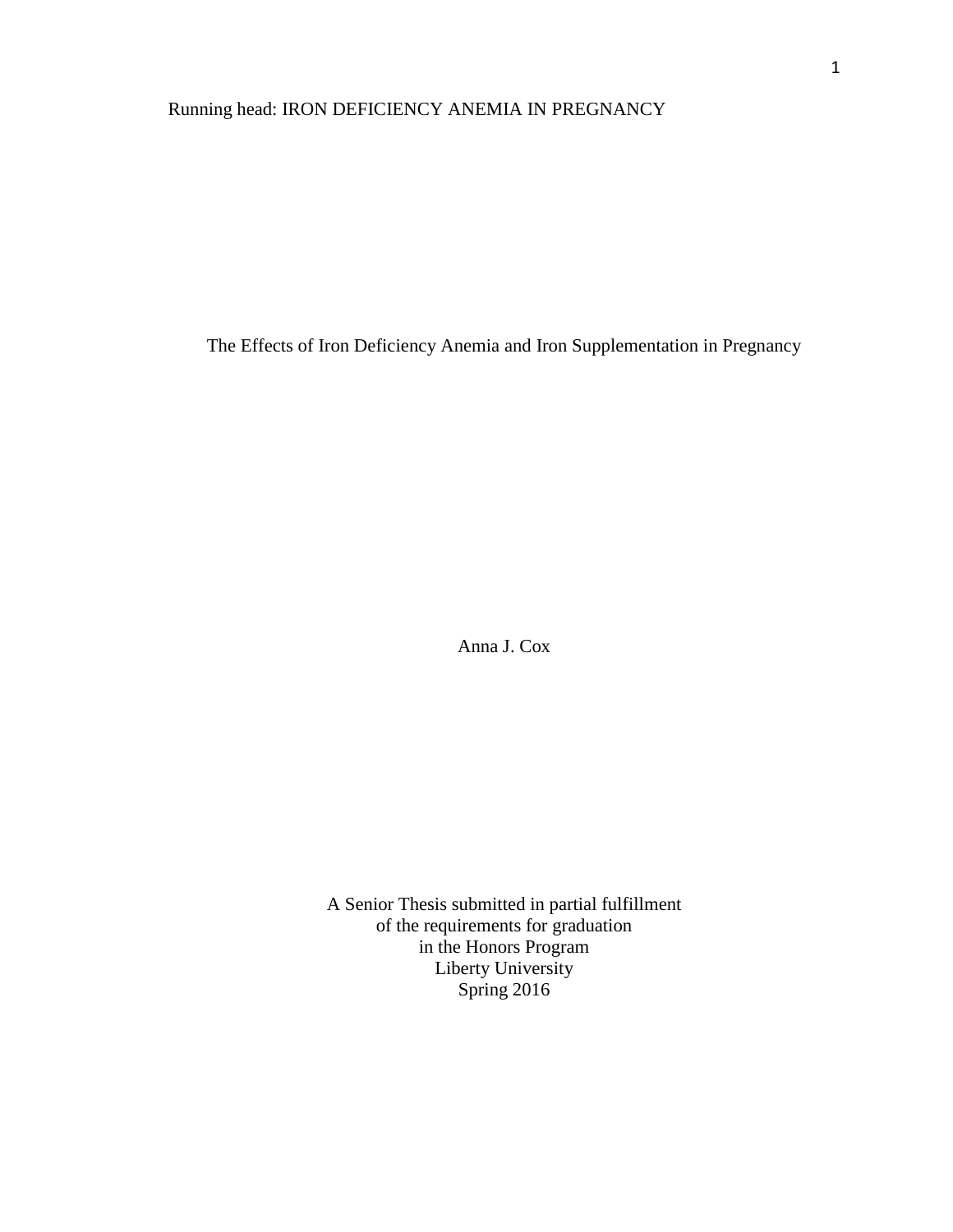Acceptance of Senior Honors Thesis

This Senior Honors Thesis is accepted in partial fulfillment of the requirements for graduation from the Honors Program of Liberty University.

> Kimberly Little, Ph.D., RN, CNE Thesis Chair

\_\_\_\_\_\_\_\_\_\_\_\_\_\_\_\_\_\_\_\_\_\_\_\_\_\_\_\_\_\_

Linda Gregory, MSN, RN Committee Member

\_\_\_\_\_\_\_\_\_\_\_\_\_\_\_\_\_\_\_\_\_\_\_\_\_\_\_\_\_\_

Daniel Howell, Ph.D. Committee Member

\_\_\_\_\_\_\_\_\_\_\_\_\_\_\_\_\_\_\_\_\_\_\_\_\_\_\_\_\_\_

Marilyn Gadomski, Ph.D. Assistant Honors Director

\_\_\_\_\_\_\_\_\_\_\_\_\_\_\_\_\_\_\_\_\_\_\_\_\_\_\_\_\_\_

\_\_\_\_\_\_\_\_\_\_\_\_\_\_\_\_\_\_\_\_\_\_\_\_\_\_\_\_\_\_ Date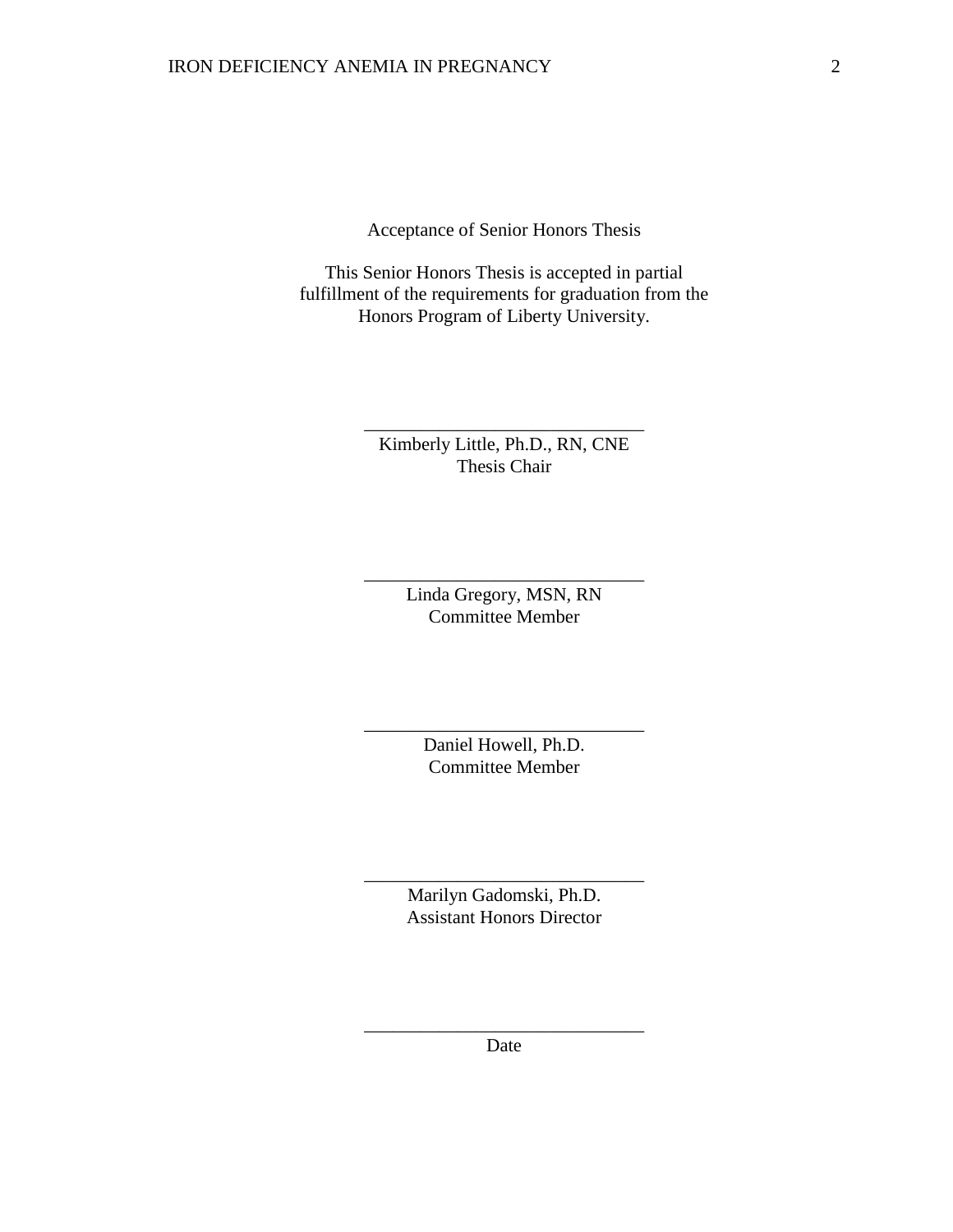#### Abstract

Iron deficiency anemia (IDA) is a condition that occurs in both underdeveloped and developed countries worldwide. This disorder is diagnosed in an individual who presents the common signs and symptoms of anemia along with consistently low clinical markers of stored iron. Iron deficiency (ID) usually precedes a diagnosis of IDA as the insufficient amount of iron often goes undetected until one's quality of life is diminished. Certain populations, such as women who are pregnant or of reproductive age, are particularly at risk for ID and the development of IDA. During pregnancy, the recommended dietary allowance (RDA) for iron is greater to assist a woman's body in providing for fetal growth and development. The reticuloendothelial system, as well as iron-rich foods, iron-fortified foods, and iron supplementation are sources necessary to maintain adequate iron levels stored and circulating in the body. Iron supplementation, which comes in various forms, is widely utilized, particularly for pregnant women with IDA. Research has found that fetal growth and newborn development can be negatively affected by ID and IDA, especially without iron supplementation before or during the prenatal period.

Keywords: Iron deficiency anemia (IDA), iron deficiency (ID), pregnancy, prematurity, low birth weight, iron supplementation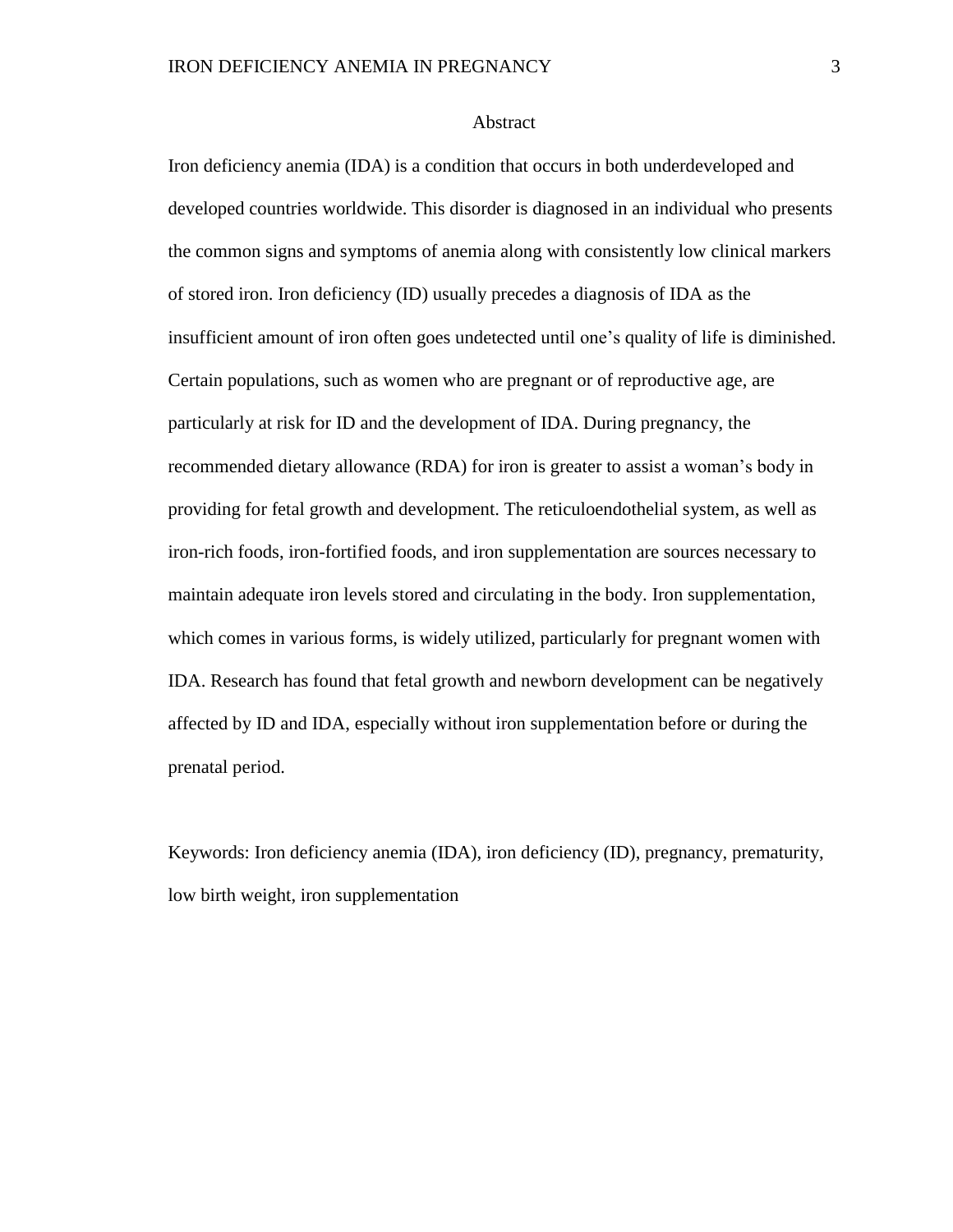The Effects of Iron Deficiency Anemia and Iron Supplementation in Pregnancy

### **Iron Deficiency Anemia Overview**

Iron deficiency anemia (IDA), a type of microcytic and hypochromic anemia, occurs when an individual's iron supply is lower than the physiological amount required for the production of hemoglobin (Hgb). Among other processes, Hgb is a key component of tissue oxygenation, cellular function, and cell development. Hemoglobin (Hgb) level indicates the amount of circulating Hgb proteins, which are attached to red blood cells (RBCs) and make up the body's usable form of iron. As one of the most severe and widespread nutritional deficiencies, IDA typically occurs when an individual's iron intake is insufficient or when there is a complication with absorption. Iron deficiency anemia (IDA) is classified as a hematologic disorder and is multifactorial in nature. Common causes of IDA vary in their potential for modification as they range from population demographics to lack of iron-rich foods (Bánhidy, Ács, Puhó, & Czeizel, 2011; Rome, 2014a).

Iron deficiency anemia (IDA) is a specific subtype of anemia, which is the overarching hematological disorder characterized by an insufficient number or malfunctioning of an individual's erythrocytes, or RBCs. Anemia is defined by its cause and particular pathology. For example, vitamin-deficiency anemia, or pernicious anemia, occurs when an individual is lacking adequate amounts of folic acid or vitamin B12 due to insufficient intake or faulty absorption in the gastrointestinal tract. Sickle cell anemia and hemolytic anemia were both appropriately named, as RBCs are sickle-shaped in the first condition and excessively destroyed in the latter. The most common form of anemia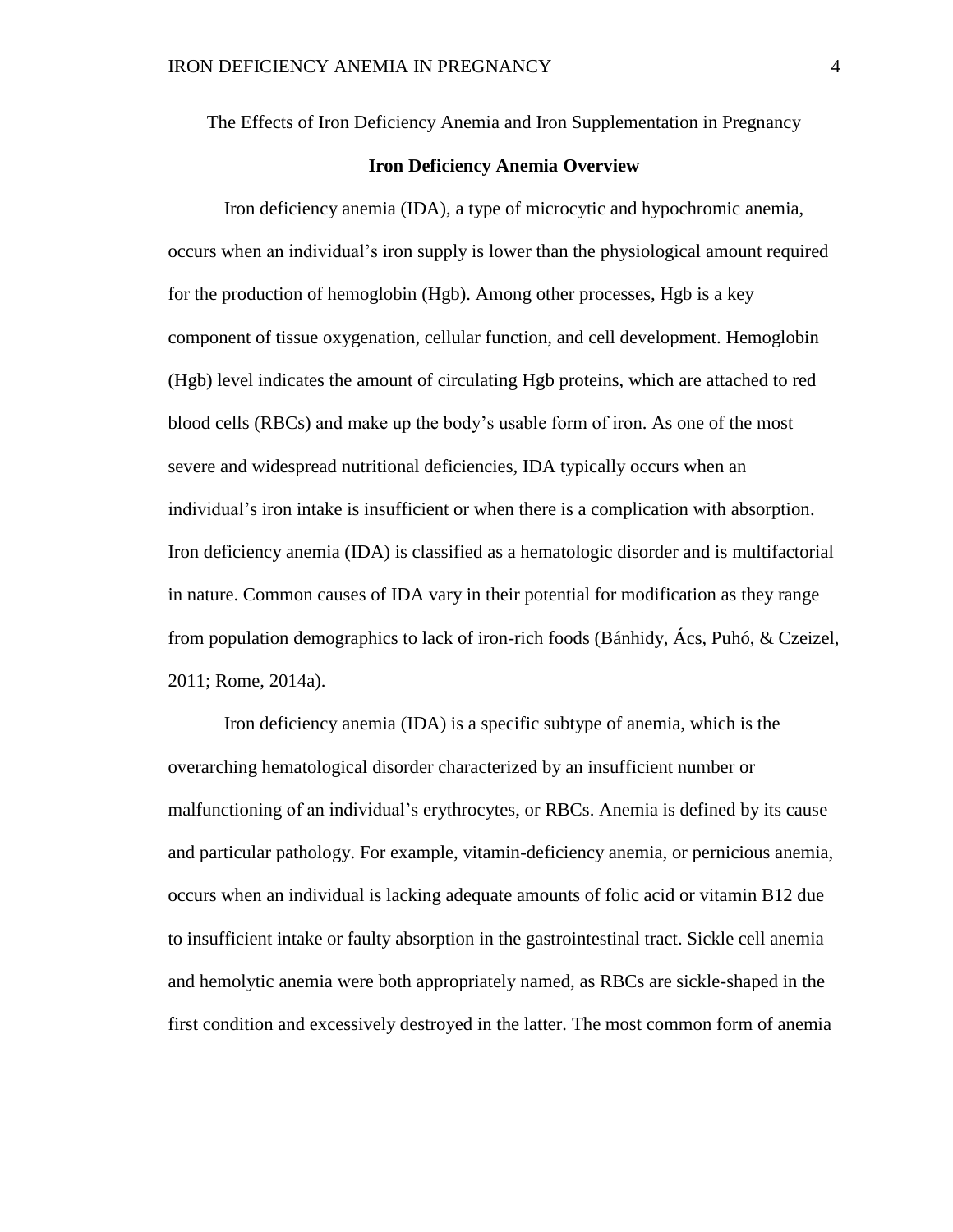is IDA, as it is frequently found in acute care settings and communities worldwide (American Society of Hematology, 2016).

Iron deficiency (ID) generally precedes a diagnosis of IDA as iron stores are first depleted, iron deficiency (ID) erythropoiesis is established, and a clinical diagnosis of IDA follows as the most prominent display of ID (Breymann, 2013). Babies, women of childbearing age, pregnant women, lactating women, elderly adults, patients with significant blood loss, low socioeconomic classes, and individuals with nutritionally-poor diets, such as alcoholics, are examples of populations most susceptible to IDA (Krafft, Murray-Kolb, & Milman, 2012; Rome, 2014a). Causes of IDA depend on the individual's characteristics, but typical symptoms and diagnostic criteria are consistent in most cases. Iron supplementation is the primary treatment for IDA, but the administration route differs according to individual needs and prevalence of adverse effects. Iron-rich foods and iron-fortified foods are also recommended for patients with ID and especially those with major risk factors for IDA or already diagnosed with IDA. Short and longterm effects of IDA on the development of a fetus or an infant are also being studied in conjunction with prophylactic and therapeutic iron supplementation both before and during pregnancy (Bánhidy et al., 2011).

#### **Pathophysiology of Iron Deficiency Anemia**

Iron deficiency anemia (IDA) is a condition characterized by significant and consistent lack of iron storage in the body due to a variety of intrinsic and extrinsic factors. This type of anemia is microcytic and hypochromic in nature, which means the volume of RBCs, or mean corpuscular volume  $(MCV)$ , is  $<80$  fL and the average concentration of Hgb in a single RBC, or mean corpuscular hemoglobin (MCH), is <27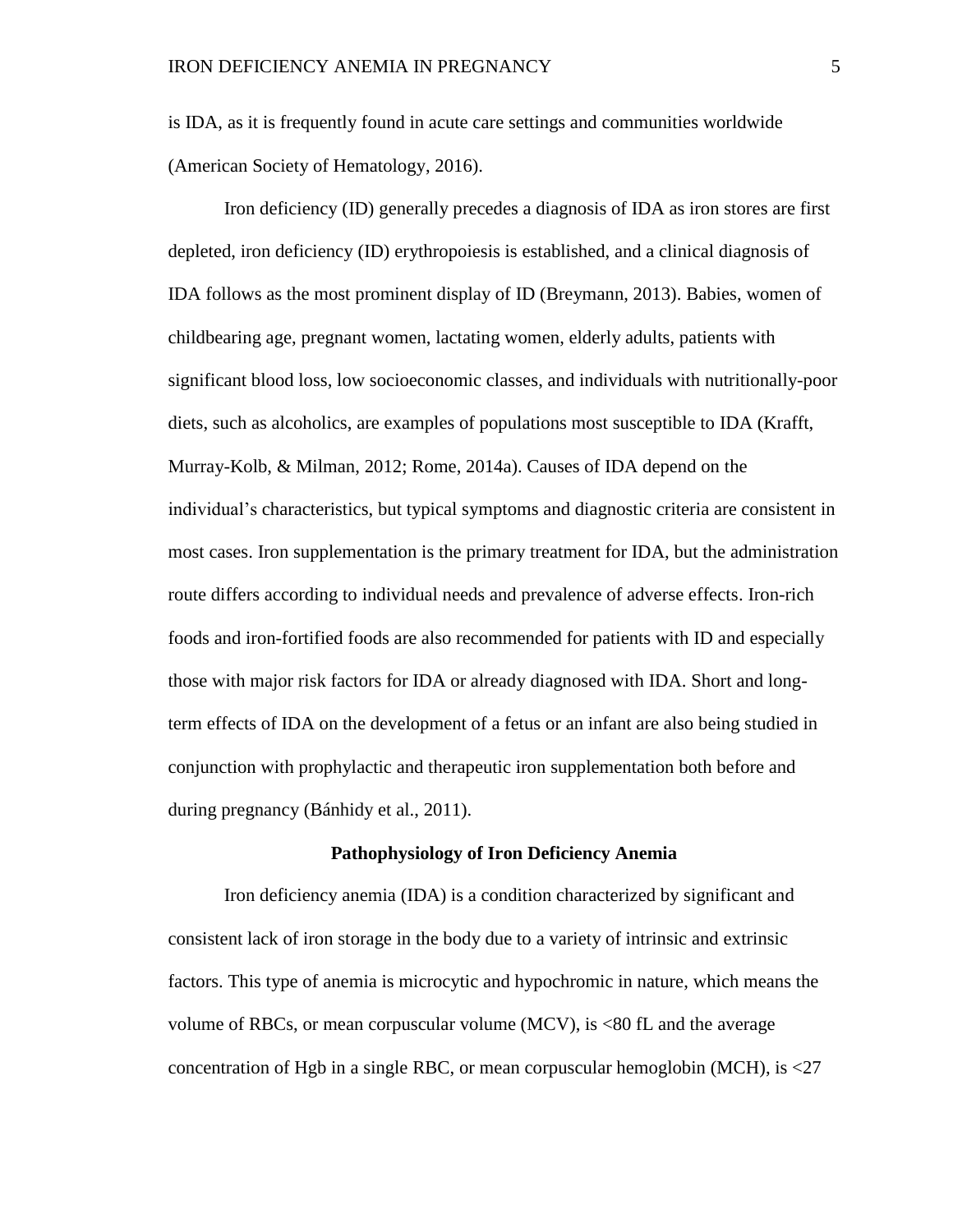pg. The lack of or decrease in iron storage is manifested by a lower than normal Hgb level, which denotes the amount of iron bound to heme in erythrocytes, or RBCs. Hemoglobin (Hgb) is a large molecule on RBCs that is made up of heme, the iron compound, and globin, a simple protein. A major function of Hgb, besides maintaining acid-base balance, is its ability to attract oxygen to the iron it carries. After receiving oxygen from the lungs, Hgb forms what is called oxyhemoglobin. The presence of oxygen on this protein is what makes blood appear bright red. Organs throughout the body receive oxygen as RBCs circulate to body tissues, transported oxygen is released from the Hgb, and the oxygen molecule diffuses into capillaries. The globin section of Hgb then receives carbon dioxide from tissue cells and removes it from the body by respiratory exhalation (Rome, 2014b).

Iron metabolism, which is the breakdown of stored iron in the body, is the necessary process for the production of Hgb and synthesis of enzymes required for systemic oxygenation and cellular energy (Bánhidy et al., 2011). The body's major source of iron comes from the reticuloendothelial system, in which macrophages from the liver and spleen phagocytize old or damaged RBCs (Rome, 2014b). Enzymes, such as heme oxygenase-1 (HO-1), play a role in the breakdown of heme that is released from phagocytized RBCs. This process is done to create a form of usable iron throughout the body. The resulting iron, which is either stored or quickly utilized by proteins, such as transferrin, is the form necessary for energy as well as oxygenation of cells, tissues, and organ systems (Chung, Chen, & Paw, 2012; Khalafallah & Dennis, 2012; Rome, 2014b).

Transferrin is a carrier plasma protein that is synthesized in the liver and known to be an acceptable indicator of iron supply within the body (Rome, 2014b). Transferrin has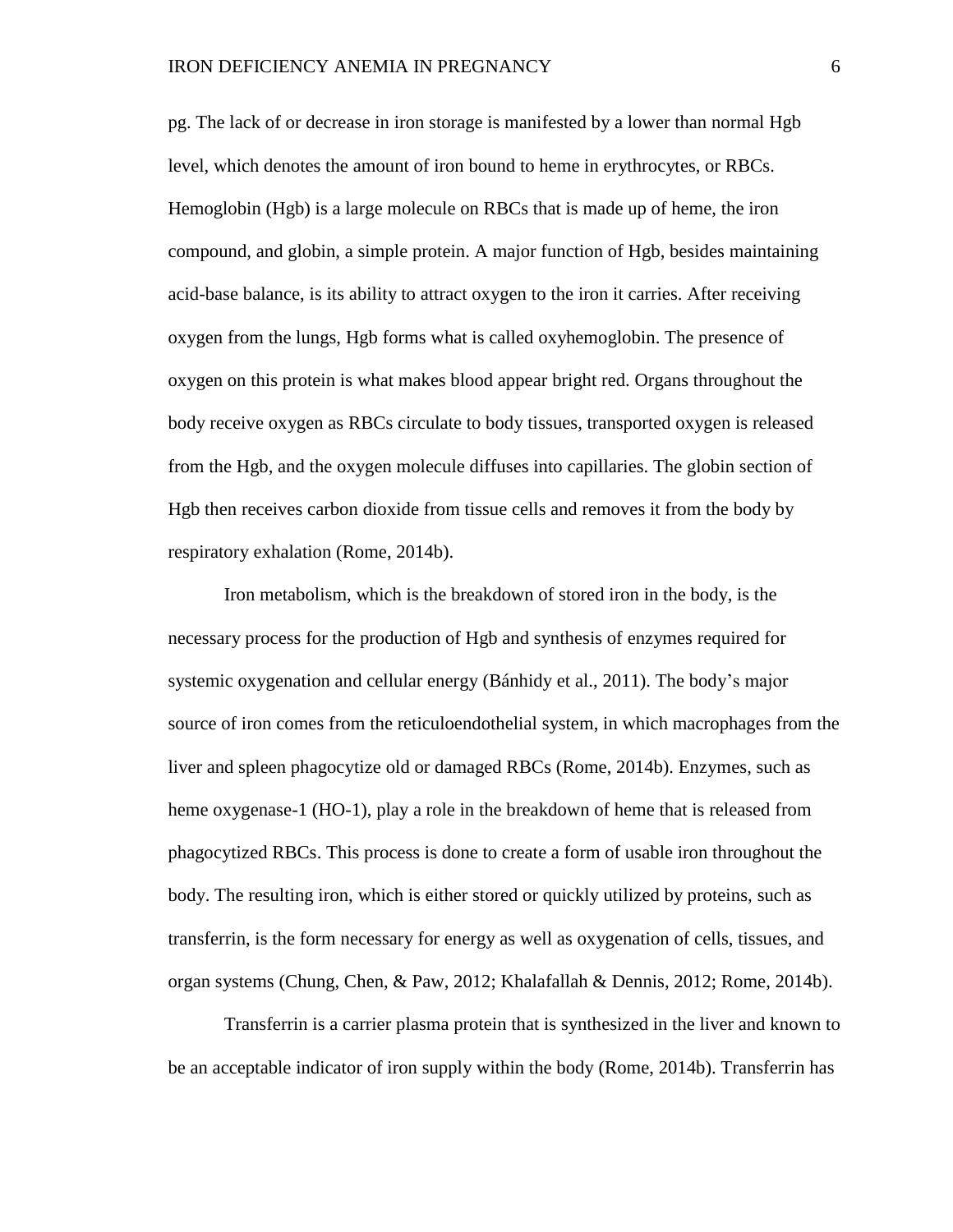a high affinity for iron and is referred to as ferrotransferrin when attached to an iron molecule during transport (Winter, Bazydlo, & Harris, 2014). Storage of iron occurs mostly in the spleen, bone marrow, and cytoplasm of macrophages. This iron storage is noted as ferritin or hemosiderin, a broken-down form of ferritin. The production of Hgb is slowed when iron storage is not replaced in these reservoirs, resulting in ID and a coinciding low Hgb level (Rome, 2014b; Winter et al., 2014). However, very little iron stays in circulation compared to that which is utilized intracellularly for erythropoiesis, or the production of RBCs, as well as for other cellular functions (Chung et al., 2012; Winter et al., 2014).

Hepcidin, a hepatic hormone secreted into the ferroportin plasma to regulate iron, is indirectly proportional to iron stores and serum iron. To specify, when hepcidin levels are low in the plasma, iron is released into the blood at a high rate. When levels of hepcidin are high, iron is kept intracellularly and used for cellular energy and erythropoiesis (Khalafallah & Dennis, 2012; Rome, 2014b). Hepcidin regulation is also known to be affected by erythropoietic activity, oxygen tension within hepatocytes, transferrin saturation (TS), inflammation, and the iron content of hepatocytes. These physiological components directly alter iron storage and serum iron levels, which in turn affects hepcidin (Winter et al., 2014). Overall, hepcidin works to maintain homeostasis as it controls iron transporters, including ferroportin and DMT1 (Liu & Kaffes, 2012).

Intestinal enterocytes and hepatocytes are proteins that act as negative feedback indicators for iron levels. These proteins maintain a sufficient serum iron level as they detect the ever-changing iron level in the blood and other organ tissues. Iron can be harmful to cells if not properly stored by proteins, such as ferritin, and used for cellular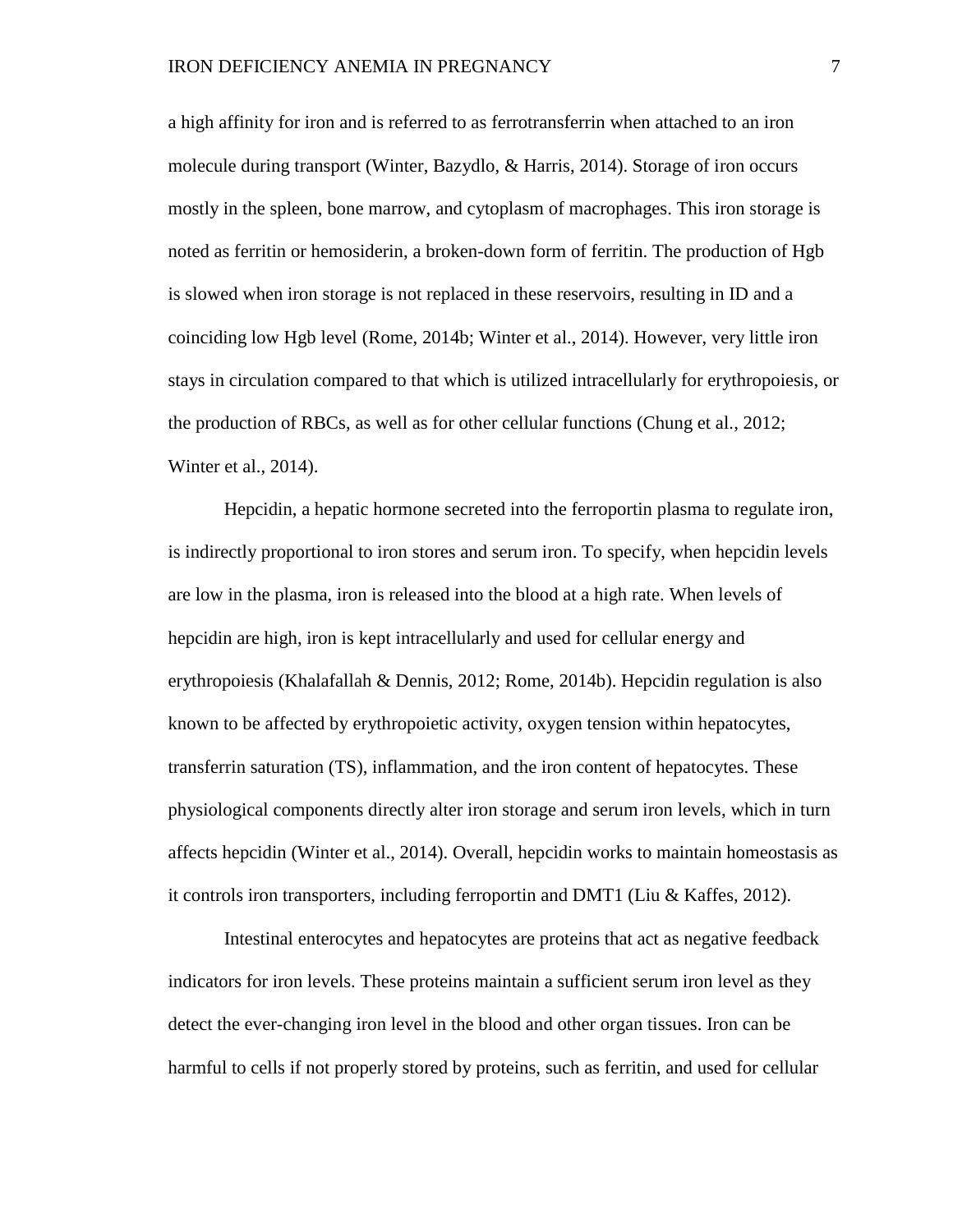function and energy (Kurniawan, 2011). Extrinsic sources of iron, or the iron that is ingested through food, drink and supplements, alter one's serum iron level, as these sources indirectly increase the total iron in circulation (Khalafallah & Dennis, 2012; Winter et al., 2014).

Iron is a micronutrient required for oxygenation within the body and is a major component for energy production on the cellular and systemic levels. Therefore, an individual's serum iron and iron storage level not only affect cellular functions, but the individual as a whole. This is evident by the systemic signs and symptoms associated with iron depletion and their negative impact on an individual's quality of life. Cognitive development has also been found to be associated with one's iron supply. A literature review found that 8-10 year-old children diagnosed with IDA demonstrated slower reaction times and abnormal electroencephalogram (EEG) results, as compared with children of the same age without IDA. Similar results, with the addition of poor object permanence, were also documented for infants with IDA who were 3-15 months of age (Jáuregui-Lobera, 2014).

Data suggest the strong likelihood of a link between hematological status and an individual's cognitive behavior due to the role of the central nervous system in cognitive functioning. More specifically, research shows that Hgb levels are directly correlated with the central nervous system. This conclusion can also be readily assumed due to the importance of oxygen, transported by RBCs, within the brain. However, there is debate as to whether the true cause of this abnormal cognitive functioning is solely the ID or anemia, not to discount the possible combination of both elements (Jáuregui-Lobera, 2014).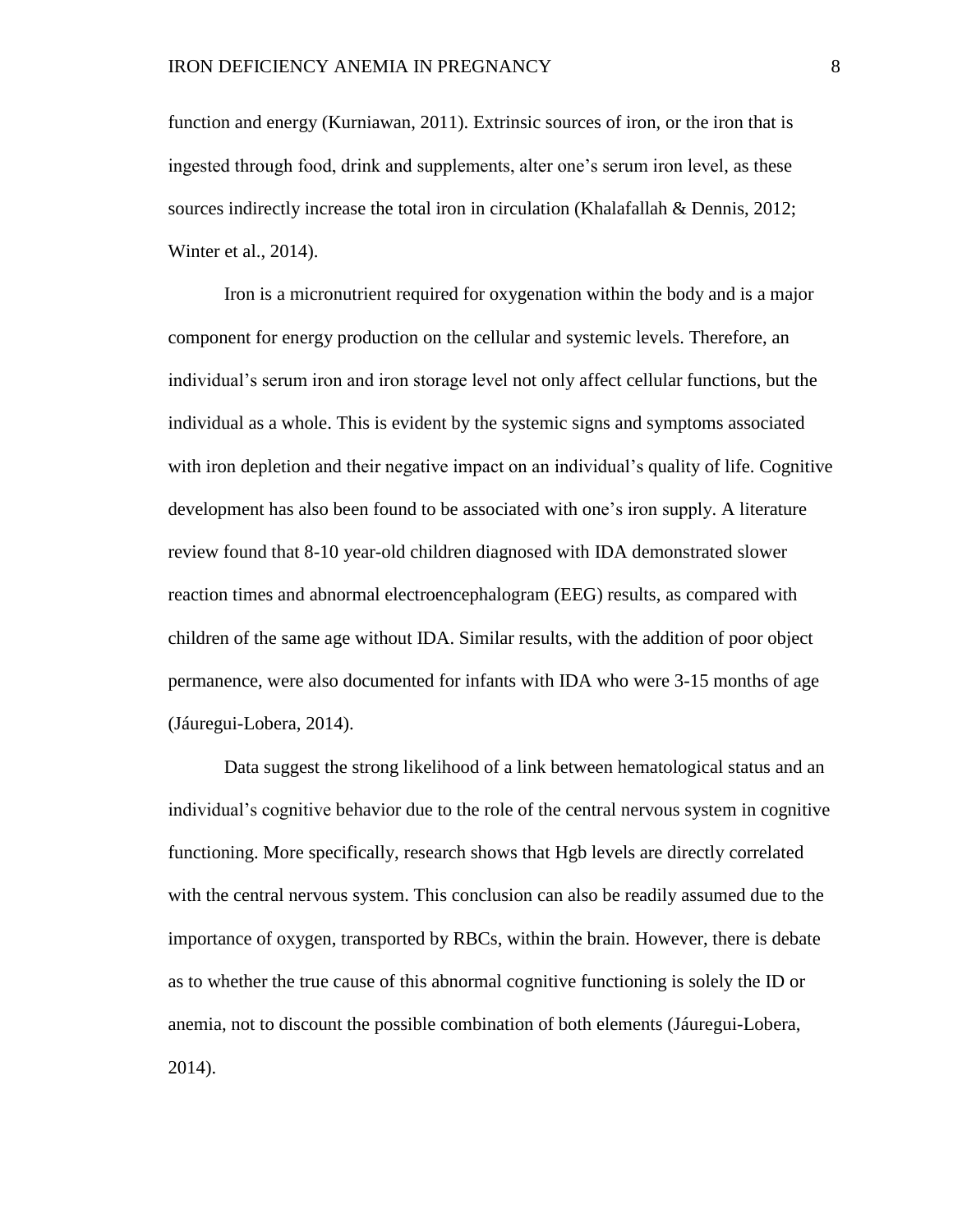Loss of iron naturally occurs through various physiological processes in both men and women. One of the most notable processes that causes a drop in iron is the naturally occurring menstrual cycle in premenopausal women. This fact, in conjunction with other physiological elements, makes women of reproductive age one of the populations more susceptible to IDA than others (Rome, 2014a; Winter et al., 2014). Despite this normal occurrence, supplements are usually unnecessary, as the recommended dietary allowance (RDA) can be achieved through a standard diet that includes iron-rich foods (Rome, 2014a).

On the contrary, even if a non-pregnant woman of reproductive age is meeting her RDA for iron, studies have pointed to the benefits prophylactic iron supplementation has on a future pregnancy. In most cases, women in this population with ID do not see distinguishable differences in quality of life with or without iron supplementation. Prophylactic iron is largely intended to benefit the woman's possible future pregnancy and prevent the development of IDA. With IDA, supplementation, most often in the form of an oral tablet or liquid, is considered to be the first-line treatment option for IDA, particularly in pregnancy (Falahi, Akbari, Ebrahimzade, & Gargari, 2011; Rome, 2014a).

### **Iron Deficiency Anemia in Pregnancy**

Pregnant women are more susceptible to IDA, as their need for iron increases to three times the amount needed in all other populations, including both men and women. The increase in red cell mass, as well as growth of the fetal placenta, are major factors within pregnancy that lend to an increased demand for more iron to sustain normal growth of the fetus (Krafft et al., 2012). The RDA for iron in the typical nonpregnant woman of at least 14 years or older is 8-18 mg. In comparison, the RDA for a pregnant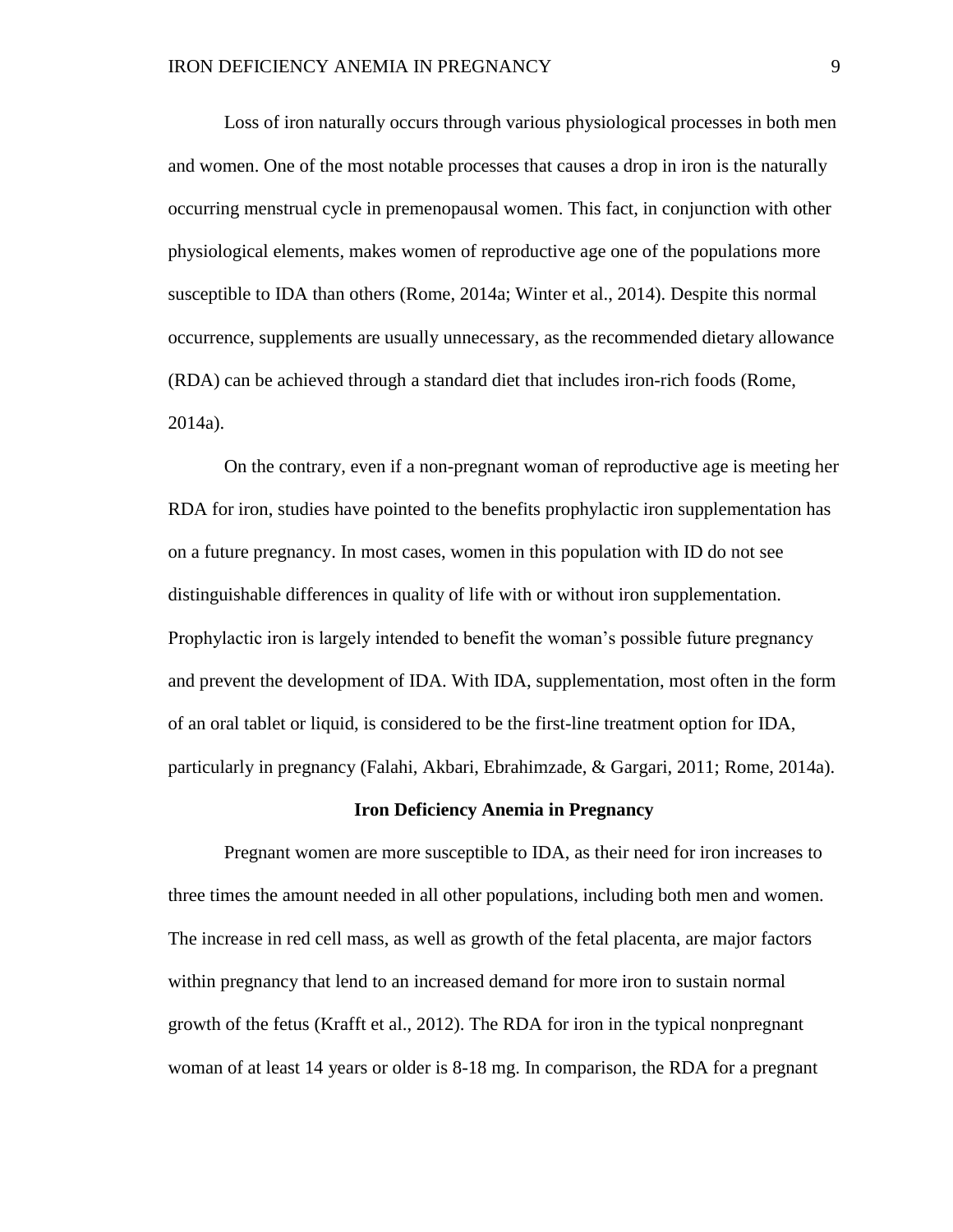woman is increased to 27 mg. The RDA for iron decreases somewhat again during lactation in the postpartum period to 9-10 mg for women above 14 years-old (National Institutes of Health, 2015). Although the primary source of iron for humans is the internal recycling of destructed RBCs, an external source is highly recommended to make up for the iron deficit created in the prenatal period. Furthermore, pregnant women with multiple risk factors for IDA are strongly encouraged to use iron supplements throughout their pregnancy as their babies have an even greater risk for complications associated with IDA (Khalafallah & Dennis, 2012).

A study was done in Spain to determine the effects of IDA on neonatal behavior in different stages of pregnancy. This study followed a population of low-risk pregnant women from week 13 of gestation to childbirth. This group of women began receiving iron supplements starting in the second trimester of pregnancy. Researchers evaluated maternal iron levels throughout each woman's pregnancy by regularly drawing blood samples to measure serum ferritin (SF), serum iron, and serum transferrin. In each woman's case, these levels were used to calculate the percentage of TS and determine her severity of ID. These blood markers help to determine serum iron levels in accordance with World Health Organization (WHO) recommendations. Results of this study reported that the prevalence of ID increased from 8.3% in the first trimester, to 42.6% in the second trimester, and 62.5% in the third trimester. Furthermore, TS and SF levels also increased as the duration of the pregnancy increased. The researchers claim that prenatal ID and neonatal behavior are closely associated and the trimester in which IDA is most severe does alter neonatal behavior (Hernandez-Martinez et al., 2011).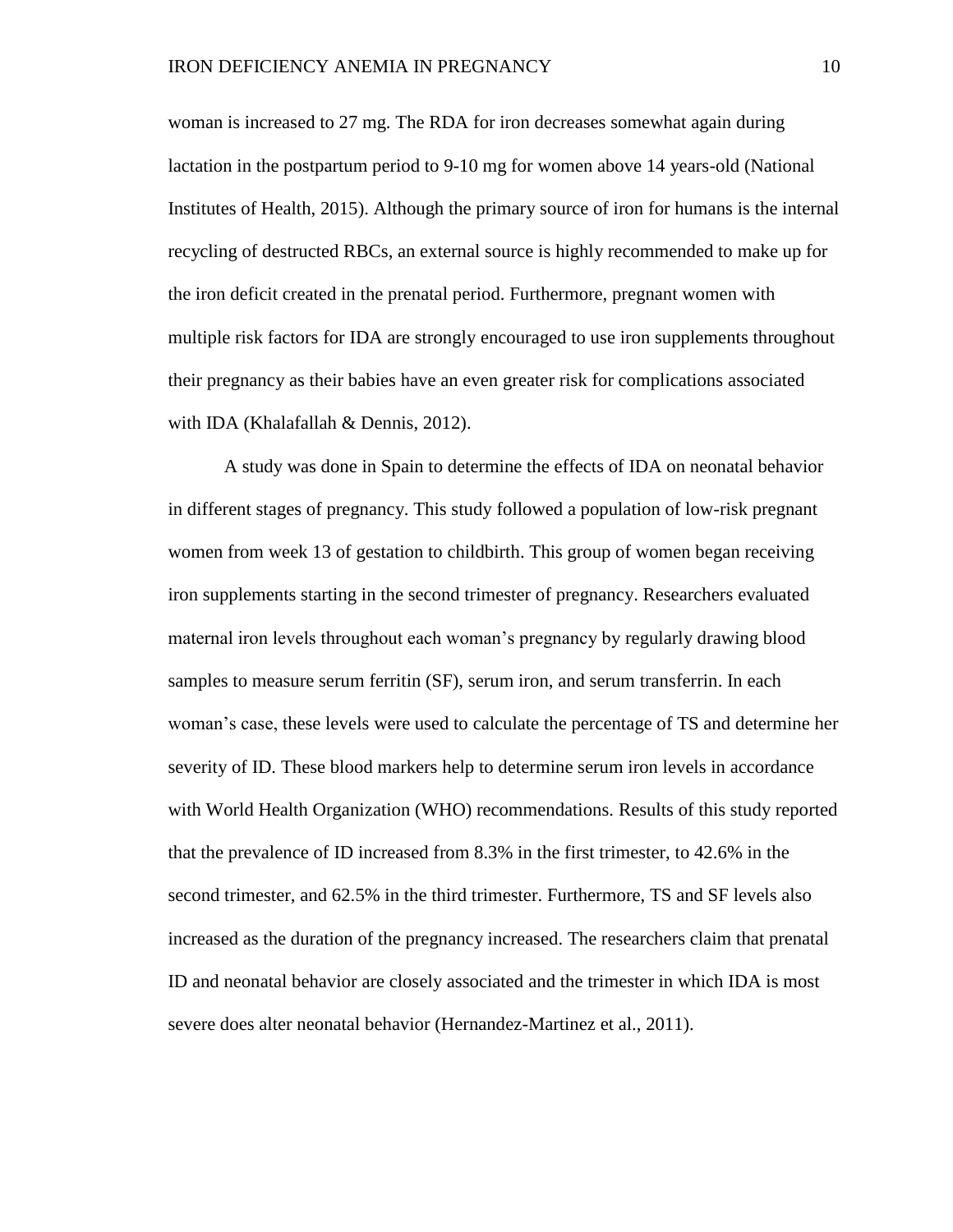Although ID was found to be a greater indicator than SF and ST measurements alone, TS was found to be related to the robustness and motor performance of the neonate during the third trimester. In addition, distinguishable ID at the beginning of pregnancy is associated with indications of brain immaturity, exemplified by responses such as jumpiness and trembling in newborns. Abnormal motor development and self-regulation can be found when maternal ID is present in the third trimester of pregnancy. However, more longitudinal research is needed to assess the long-term behavioral, cognitive, and psychosocial development of children born to mothers with prenatal ID or IDA (Hernandez-Martinez et al., 2011).

#### **Statistics**

### **Iron Deficiency Anemia**

There is a high number of ID and IDA cases in all types of countries across the world. It is estimated that upwards of 4-5 billion people are iron deficient and about half of those people are clinically anemic (Lokeshwar, Mehta, Mehta, Shelke, & Babar, 2011). Researchers have performed a plethora of studies in underdeveloped countries in particular, due to their increased risk of ID resulting from lack of widespread iron-rich foods and iron supplements. Lack of access to healthcare that could treat parasitic and chronic diseases known to create ID or IDA is a common occurrence in underdeveloped nations. In these cases, ID can go untreated and lead to more complicated issues that could have been prevented or addressed early on. Infant mortality can also be higher in underdeveloped countries as a result of nutritional deficiencies, namely ID. Even if a baby is born at term and without complications, the newborn has a high risk for death when maternal ID or IDA causes insufficient lactation. Without an adequate supply of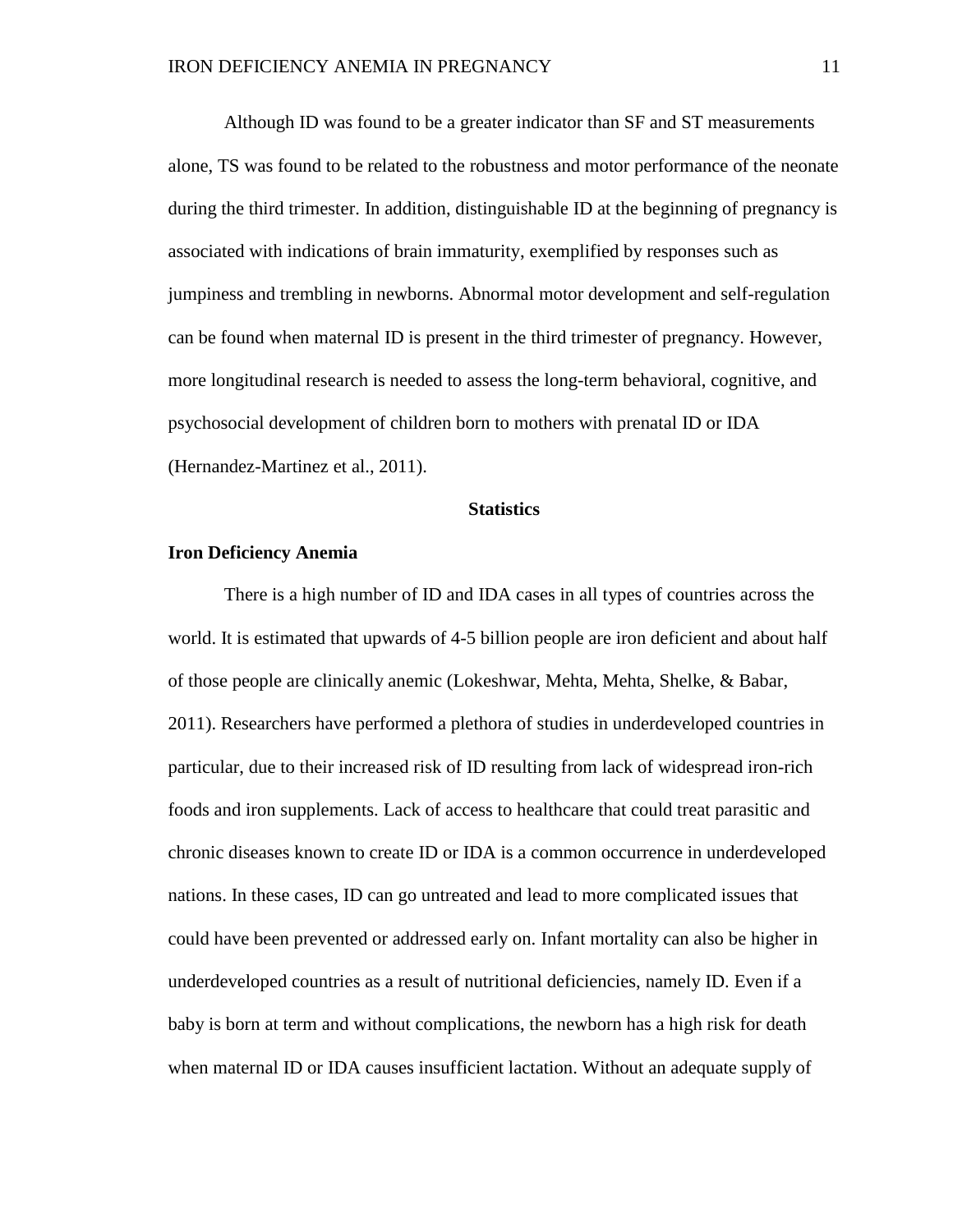iron-rich breast milk, infants can suffer from malnutrition, dehydration, and hypoglycemia, amongst other nutritional-related difficulties (Mala, Tuitoek, & Odhiambo, 2012).

The global percentage of children with anemia due to insufficient nutrition is 44% to 74%, with the highest rates being amongst preschool-aged children and infants. Children ages 2-11 years-old take in on average 11.5-13.7 mg/day of iron through food alone (Lokeshwar et al., 2011; National Institutes of Health, 2015). Iron deficiency anemia (IDA) makes up a large percentage of the 79% anemic children in India between the ages of 6 months and 5 years. In addition, 50% of 10-19 year-old adolescents in India are anemic, with ID being the most prevalent cause (Chandra & Sahi, 2015). About half of all women aged 15-49 years are suspected to have ID and IDA. The average daily intake of iron through food and supplementation for men and women over 19 years of age ranges from 17.0-20.5 mg/day, with the largest amount taken in by men. Studies show that women who become pregnant within four years after menarche have even greater nutritional needs than adult women because of the significant growth that occurs in adolescence (Lokeshwar et al., 2011; National Institutes of Health, 2015).

### **Iron Deficiency Anemia in Pregnancy**

As a population with greater physiological demands to support the growth of a life, as well as hormonal changes and increased nutritional needs, pregnant women are already at a higher risk for nutritional deficiencies. According to McMahon (2010), ID and IDA appear in almost equal pervasiveness across all populations in both developed and underdeveloped countries. De Benoist, another researcher referenced by McMahon, claimed the prevalence of anemia in pregnant women worldwide increases almost 20%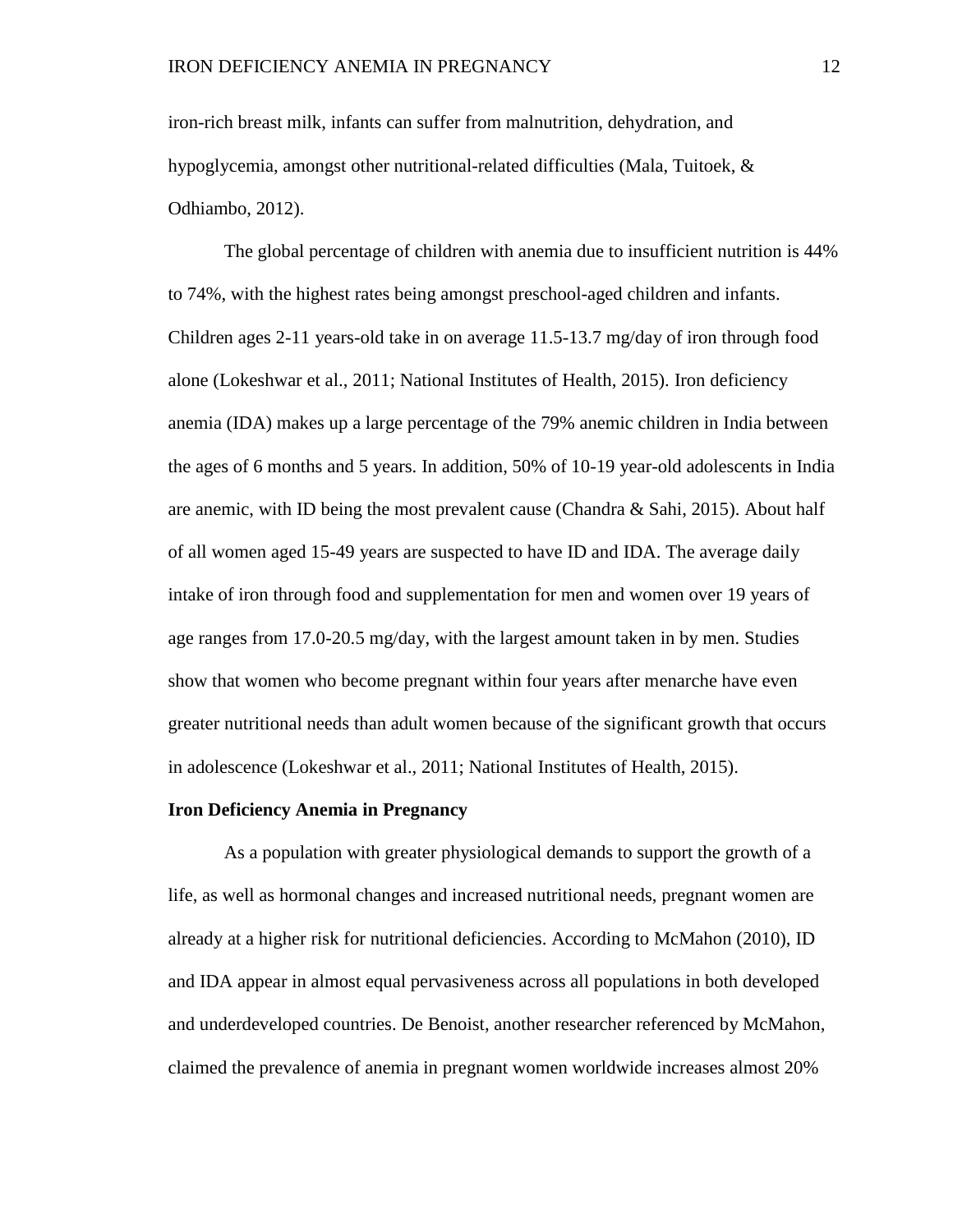compared to the population of anemic women who are not pregnant. McMahon also cited a study of pregnant women from China, India, Zimbabwe, and Mexico, which found that ID and IDA is higher in the third trimester of pregnancy. This author also found that 43% to 73% of typical pregnant women have ID. Ferritin concentration, which drops below 15 mg/L in notable iron depletion during all stages of pregnancy, is the diagnostic tool utilized within this study and throughout McMahon's article (McMahon, 2010; Vandevijvere, Amsalkhir, Van Oyen, Ines, & Moreno-Reyes, 2013).

#### **Risk Factors for IDA**

Numerous causes and factors contribute to ID and a subsequent diagnosis of IDA in both pregnant and non-pregnant populations. Causative factors vary in severity and are influenced by the environment as well as the individual patient's circumstance. People of all backgrounds and demographics can develop IDA, but particular populations and those who possess certain characteristics or lifestyle habits have a higher likelihood of diagnosis.

### **Age**

Babies, women in their reproductive years, and elderly adults are the age-specific populations with the largest percentages of IDA cases worldwide. The very old and very young are exceptionally prone to ID and IDA as upheld by the results of a National Health and Nutrition study performed in 2012 on Mexican men and women over the age of 60. Statistical data gathered from this survey, which included participants in both urban and rural settings, showed that the number of men and women, at least 70 years or older with IDA, was markedly greater than those who were under age 70. For example, the percentage of those diagnosed with IDA was 8.7% in populations younger than age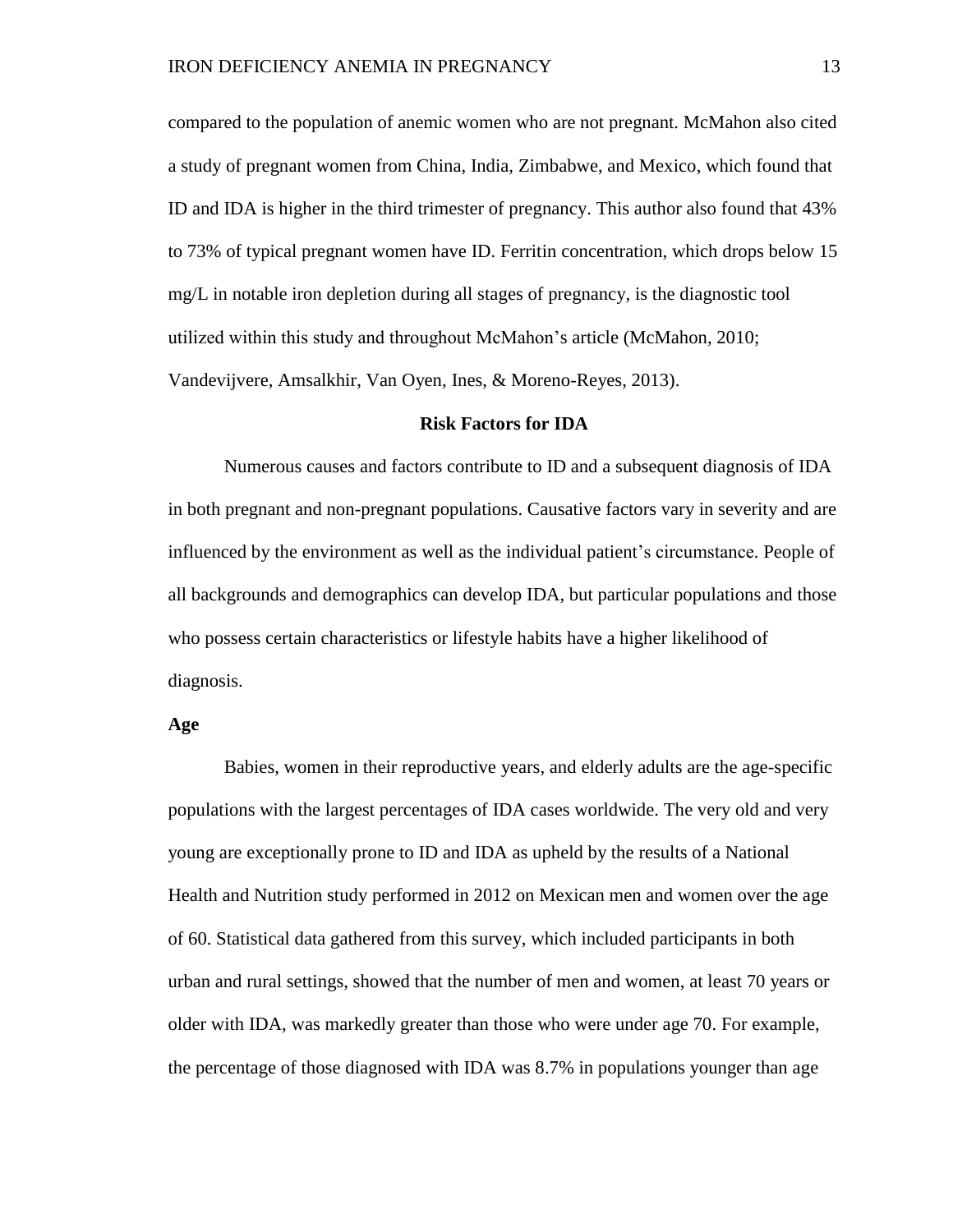70, but jumped to 23.6% in the population older than 70. It is supposed that the effects of increased age, such as a slowed immune response, increased prevalence of gastrointestinal disorders due to slowed peristalsis, and decreased function in senses and other physiological processes, are what make older adults more prone to this micronutrient deficiency. However, anemia, and IDA most specifically, is not an expected or normal phenomenon of aging. Often times, other factors that are associated with increased age, such as chronic disease and imbalanced nutrition, add to an elderly adult's likelihood of ID (American Society of Hematology, 2016; Conteras-Manzano, de la Cruz, Villalpando, Rebollar, & Shamah-Levy, 2015; Kurniawan, 2011).

## **Nutrition**

Iron deficiency (ID) and IDA are directly affected by one's diet, as iron is typically ingested through iron-rich and nutrient-dense foods. Furthermore, dietary iron is absorbed in the gastrointestinal tract. When an individual's diet lacks one of these two criteria, the result is ID and then possibly IDA over time. These conditions depend on the severity of deficiency as well as other factors. Dietary iron is found in a variety of foods, but is particularly greatest in red meats, seafood, green leafy vegetables, dark chocolate, beef liver, and nuts. Iron-fortified foods include cereal and most other grain products, although these have been artificially altered by the government in order to meet regulations implemented by the Food and Drug Administration (FDA). People who consume diets with little to no intake of meats or iron-fortified foods, such as vegans and vegetarians, have a great need for other sources of iron (National Institutes of Health, 2015).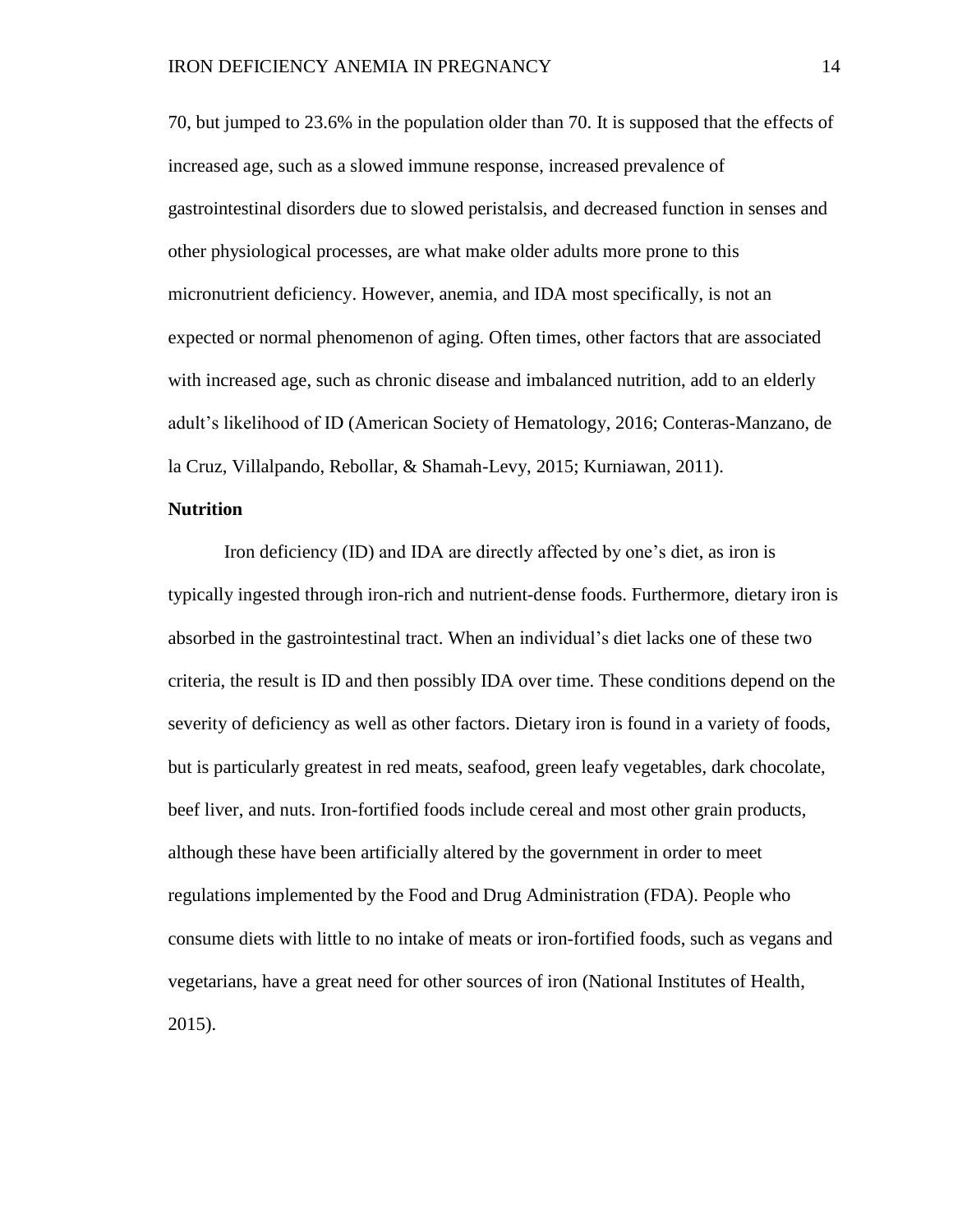As quoted by the National Institutes of Health, Office of Dietary Supplements (2015), "the RDAs for vegetarians are 1.8 times higher than for people who eat meat" (p. 1). The nonheme iron in plant-based foods is not as readily absorbed as the heme iron in meats. However, ascorbic acid, or Vitamin C, meats, and seafood are all known to augment the bioavailability of nonheme iron. This gives reason as to why iron supplementation is most effective when administered with products high in Vitamin C, such as orange juice. In contrast, foods with phytate and polyphenols, such as legumes and certain grain products, can hinder the absorption of iron to some extent (National Institutes of Health, 2015).

A group of women and girls in their reproductive years from India were studied to compare the nutritional status and sociobiological aspects of their most recent child since the time of the study. This study's data were collected from national surveys provided by the country. The nutritional status of these women depended on nourishment, clean water, smoking, drugs, and other lifestyle choices. Nutritional status of the mother before and during pregnancy was found to be a strong contributing factor in the size of the baby, if not the most prominent factor in determining a newborn's birth weight (Dharmalingam, Navaneetham, & Krishnakumar, 2010). Iron deficiency (ID) and IDA are very common in India, which undoubtedly affects future generations of India, as babies are continuously born to women with IDA. Abnormal cognitive or physical development in these newborns might have been prevented with proper iron intake in the prenatal period.

## **Blood Loss**

Individuals with an unusually large amount of blood loss may or may not show immediate signs and symptoms of ID with a progression to IDA. For example, some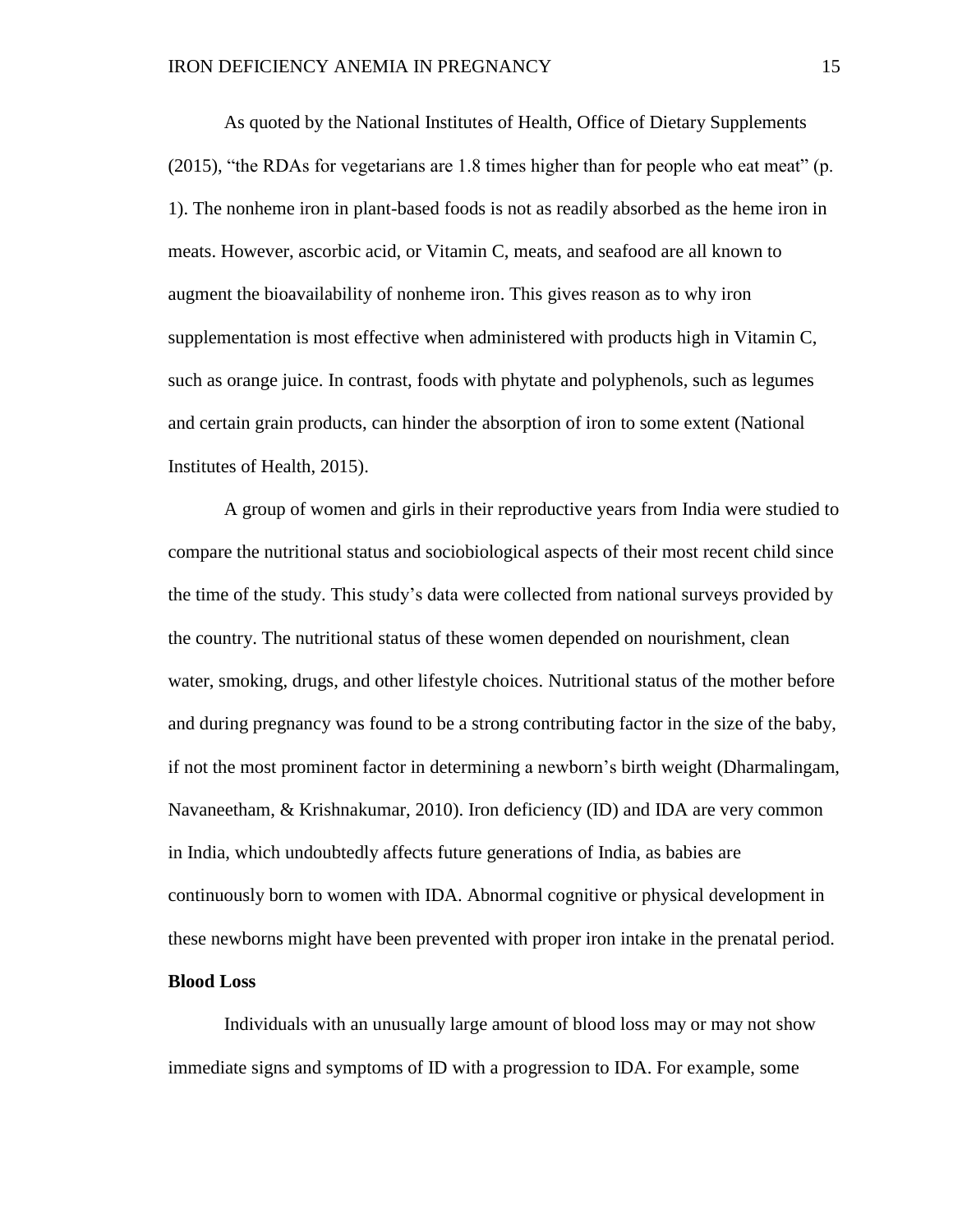patients who are losing up to 100 mL of blood per day may not have bloody stools, as evidenced by a negative fecal occult blood test (FOBT). However, daily loss greater than 5-10 mL is more than the gastrointestinal system can absorb through dietary iron (Liu  $\&$ Kaffes, 2012).

A significant loss of blood in any population can cause an individual to have ID or IDA, particularly in severe or traumatically acute situations. Most research points to blood loss as the chief cause of IDA, which is the initiating factor in most acute carerelated cases of IDA (American Society of Hematology, 2016). Frequent blood donors, women with abnormally heavy menstrual cycles, and patients who have lost abnormally large amounts of blood during or after surgery or trauma can develop acute IDA. Chronic blood loss can also result from lesions of the gastrointestinal tract in both inpatient and outpatient populations. Various types of ulcers, polyps, and cancers that range from benign to malignant can be found in the upper and lower gastrointestinal tract. Besides the potential pain and malabsorption often associated with these lesions, overt or occult bleeding can create a negative iron balance in the body, manifested as IDA. Blood loss can also occur apart from the gastrointestinal tract through the renal or pulmonary systems. However, blood loss through these systems is much less common (Liu  $\&$ Kaffes, 2012).

#### **Chronic Comorbidities**

Since IDA is not a disease process in itself, it is often accompanied by or a result of various diseases. These comorbidities can be acute, but are often chronic or developed over time, such as inflammatory bowel disease (IBD). Iron deficiency (ID) is present in 36%-76% of the populations with IBD. In these patients, all or parts of the digestive tract,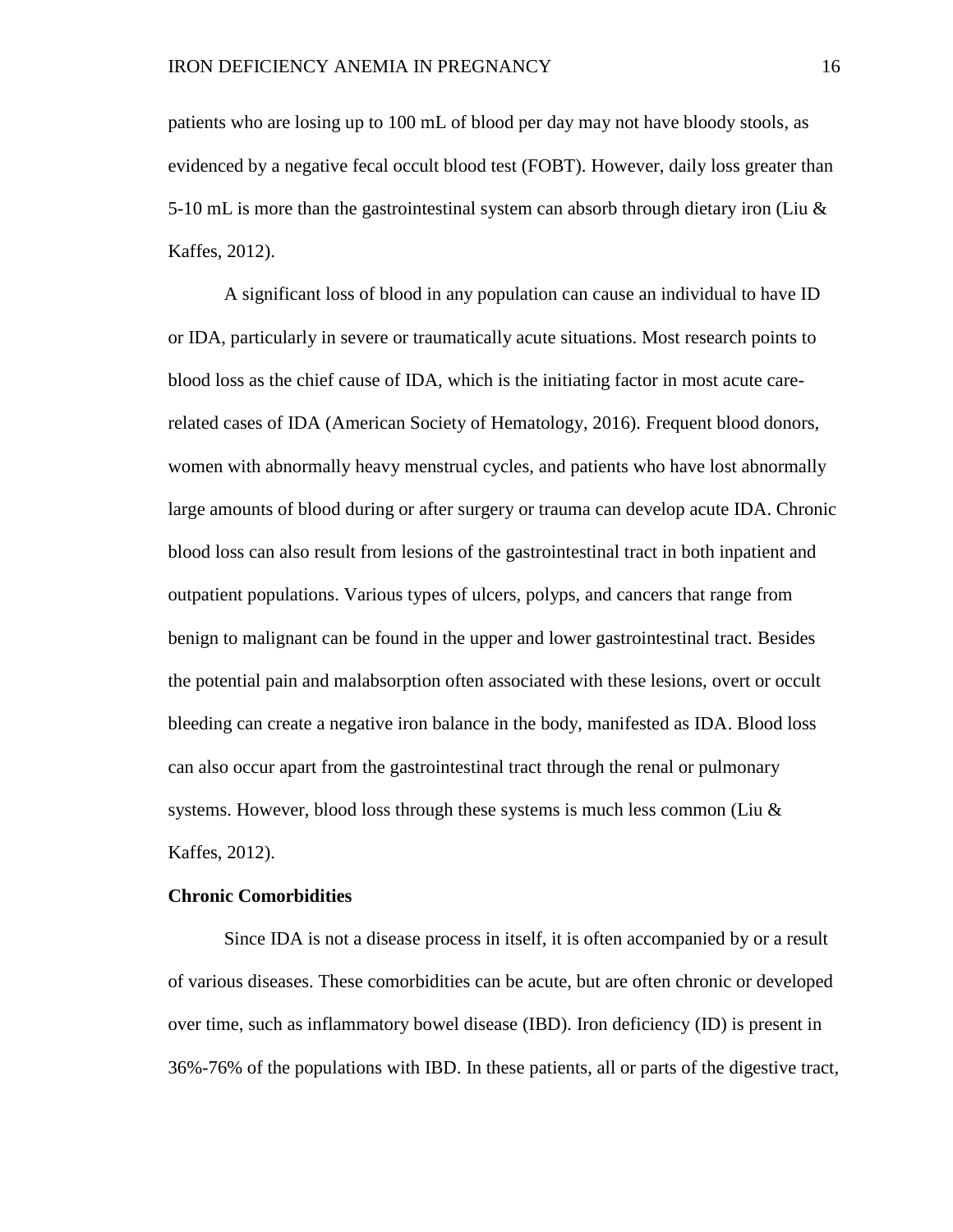specifically the intestines, are chronically inflamed. Crohn's disease and ulcerative colitis are the two most severe and prominent subtypes of IBD. If one of these pathologies is present, there is an increased risk for developing IDA. Malnutrition, including nutrient deficiencies like ID, is the major complication of IBD that impacts all bodily functions. Nutrients are not properly absorbed in the intestines because of ulcers and occasional fistulas within these pathologies (Goldberg, 2013; Mayo Clinic, 2016a).

Besides gastrointestinal diseases, such as Crohn's disease, IDA can also develop with chronic obstructive pulmonary disease (COPD). Although the specific links between the two conditions are still being researched, it has been shown that a percentage of TS and serum iron is directly associated with forced expiratory volume (FEV) levels. Other variables common in populations with COPD and IDA are also to be considered, such as the large number of geriatric individuals, nicotine users, postmenopausal women, and individuals with cardiovascular complications. Most cases of IDA associated with COPD are severe and the individuals are in acute care settings with significantly reduced lung function. Furthermore, inflammation, the chief characteristic of COPD, is correlated to higher levels of cytokines, which can decrease the production of erythropoietin (EPO) and alter the function of hepcidin. Erythropoietin (EPO) helps regulate the rate of erythropoiesis relevant to the oxygenation status of body tissues. Therefore, serum iron and RBC count can indirectly be reduced, to a certain degree, in the presence of extensive inflammation. Unfortunately, IDA is not currently assessed for or specifically treated in COPD patients within the acute care setting (Silverberg et al., 2014).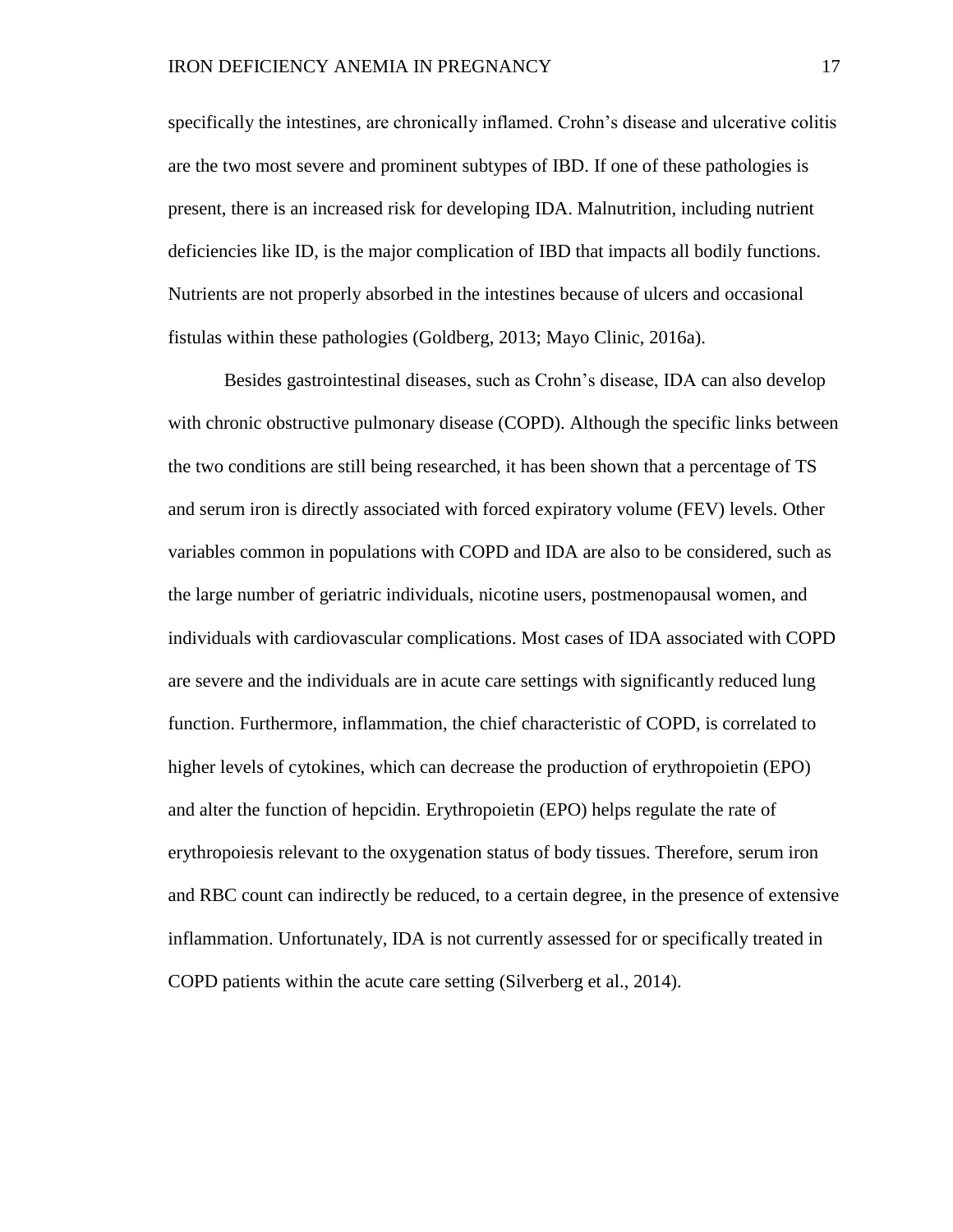### **Signs and Symptoms**

Iron deficiency anemia (IDA) is a type of anemia, which is an expression of a disease process brought about by various causes and aforementioned risk factors. Therefore, IDA can be manifested by general signs and symptoms that range in severity and depend on the significance of an individual's condition. Since some symptoms are nonspecific, general, and easily confused as resulting from another health condition or everyday cause, IDA can go unnoticed and undiagnosed for an extended period of time. Pallor, loss of energy, or weakness, and exertional dyspnea are cardinal signs and symptoms of IDA across all populations. These signs and symptoms are a result of the abnormally low amount of oxygen circulating to body tissues. This low oxygen level is represented by a reduced Hgb level as well as other diagnostic lab values (American Society of Hematology, 2016; Bánhidy, Ács, Puhó, & Czeizel, 2011).

Not only can signs and symptoms of IDA often be non-specific and general, but symptoms can also lack consistency in their presentation. Tachycardia, palpitations, and cardiac hypertrophy are a few cardiovascular symptoms that can be exhibited in chronic cases of IDA; these have particularly been noted by pregnant women with IDA (Breymann, 2013). Fatigue, or lethargy is the chief complaint by an individual with IDA, while irritability and impaired regulation of temperature are other symptoms most specifically exhibited by pregnant women (Pavord et al., 2012). Some patients also report having picophagia, or an unusual craving to eat or chew on non-food items, such as ice and dirt. These substances, if toxic when ingested, can indirectly damage a developing fetus. Headache, sore or smooth tongue, referred to as glossitis, and loss of hair or nail strength can also suggest IDA. Most of these signs and symptoms arise when IDA has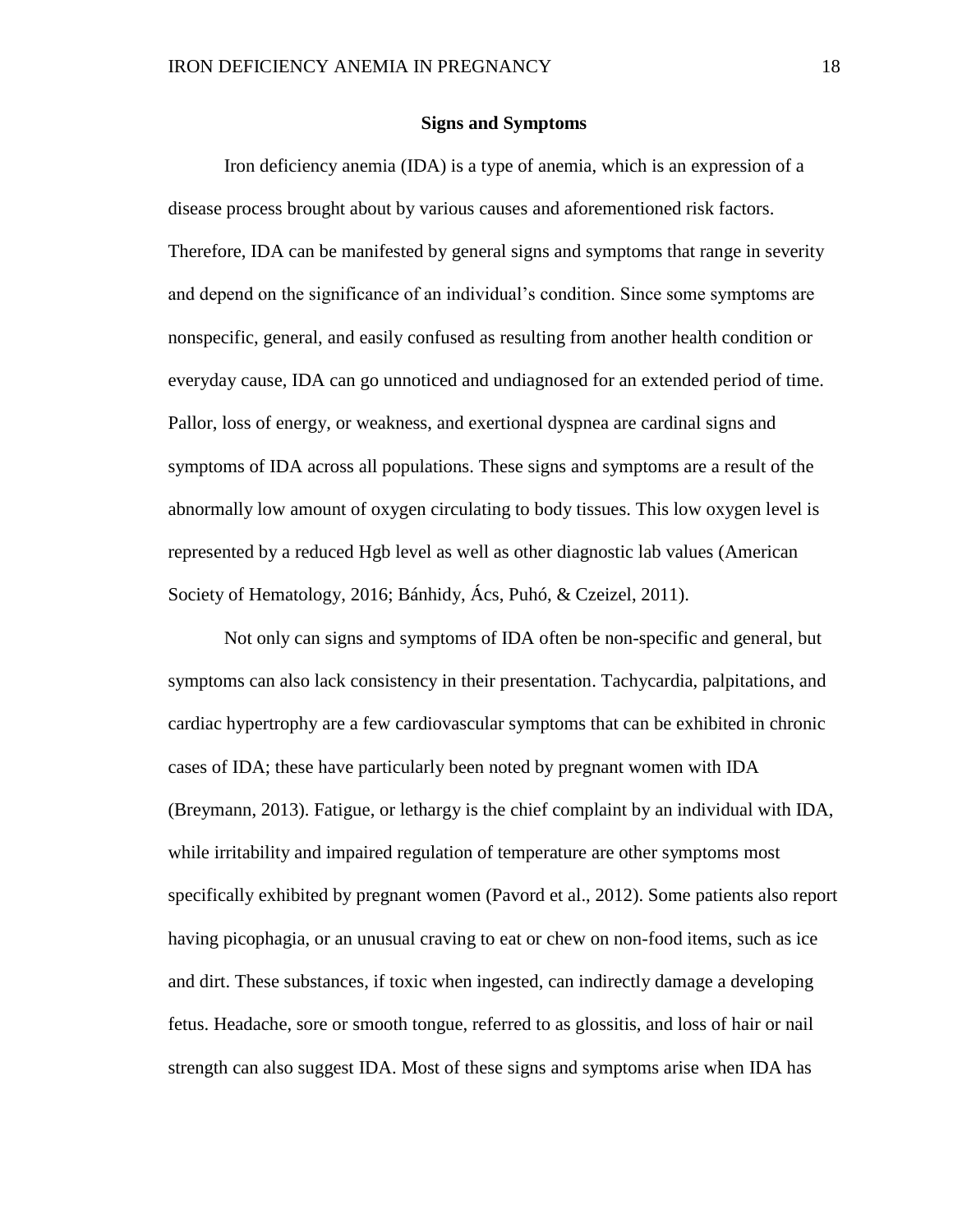become severe enough to be diagnosed. Other underlying causes, such as acutely severe blood loss or chronic comorbidities, need to be treated. Often times, signs and symptoms of ID or IDA will disappear or become less prominent as the risk factors or underlying causes are ruled out or well-managed (American Society of Hematology, 2016).

There are multiple stages of ID that occur before a diagnosis of IDA is established. Iron deficiency (ID) can appear without having a complete diagnosis of IDA where one's iron storage is low, yet the functional and transport amounts remain unaffected. Iron deficiency (ID) can be temporary or short-term, as factors such as a female's menstrual cycle and acute blood loss can foster symptoms of ID. General fatigue and lethargy are commonly observed in patients who have ID and are more pronounced as iron depletion escalates. When erythropoiesis is affected by the body's inability to absorb dietary iron, ID progresses to IDA. When there is a significantly reduced number of RBCs, depletion of iron stores, and consistently low serum iron, pervasive tissue hypoxia and issues with cellular function can result. These physiological occurrences then lead to the signs and symptoms experienced by the typical individual with IDA (Liu & Kaffes, 2012; Pavord et al., 2012; Zariwala, Somavarapu, Farnaud, & Renshaw, 2013).

#### **Diagnostics**

Iron deficiency anemia (IDA) is diagnosed when a patient's Hgb level is consistently less than his or her normal range in conjunction with a low hematocrit (HCT) and other clinical signs and symptoms. Women of all ages tend to naturally have lower Hgb and HCT levels due to a slightly lower blood volume and other gender-related factors. A normal Hgb range for women is generally accepted to be  $12{\text -}16$  g/dL, while the normal range for men is 14-18 g/dL (National Institutes of Health, 2015; Pagana  $\&$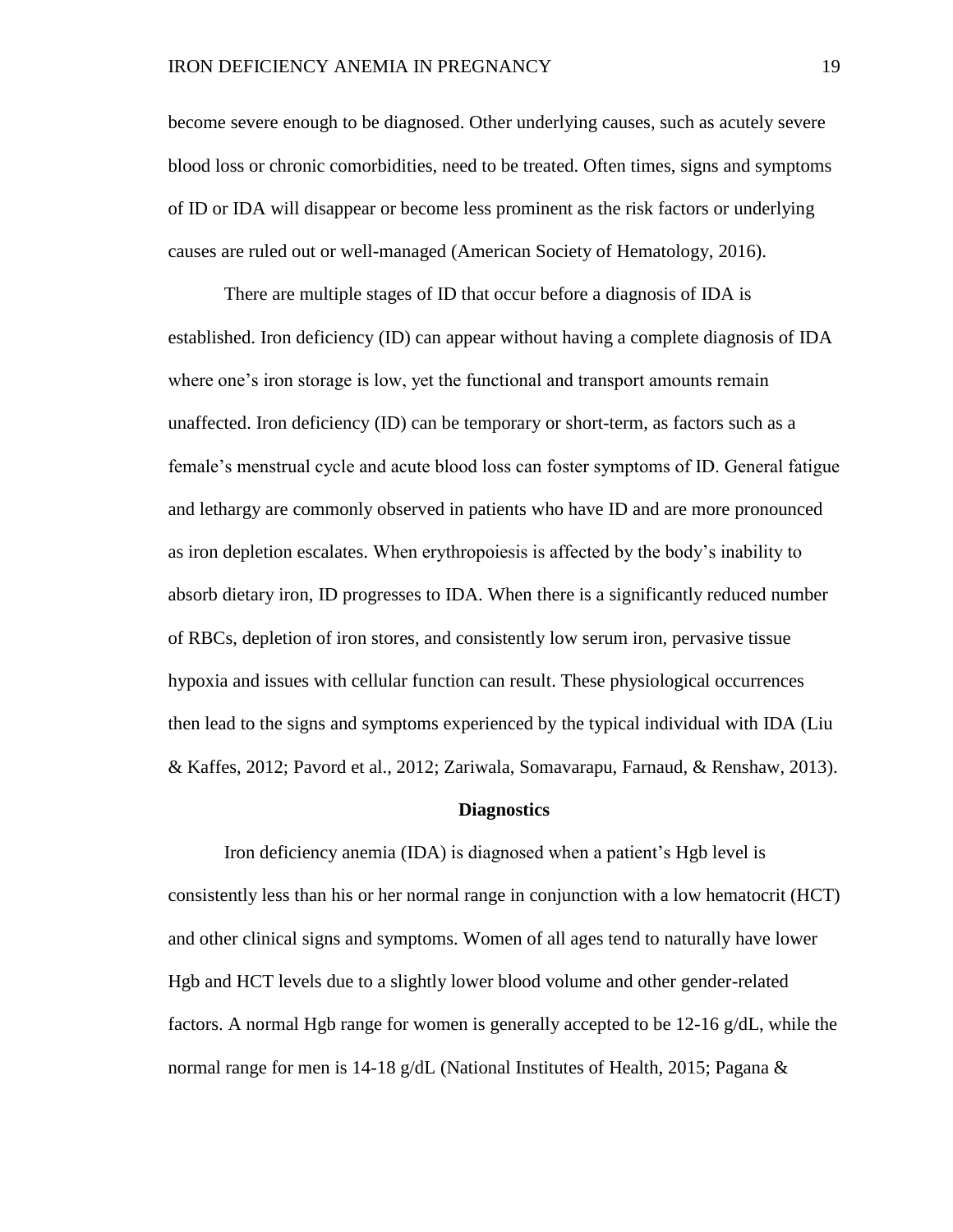Pagana, 2013; Rome, 2014b). Factors such as pregnancy and comorbidities do alter these normal ranges and manifest a greater requirement of iron. Hematocrit (HCT) is a volumebased measurement indicating the proportion of erythrocytes in the blood at a given time. A normal HCT for women is considered to be around 36%-44%, while males have a higher HCT at 41%-50%. Hemoglobin (Hgb) and HCT are accurate measures of blood content and indices of anemia or IDA, but both are considered non-specific and nonsensitive in pinpointing pathology (National Institutes of Health, 2015).

It is widely accepted that IDA is diagnosed when a woman manifests signs and symptoms of ID or IDA, as well as multiple Hgb levels less than or equal to 10.5-12 g/dL, depending on what is considered normal for the individual (Breymann, 2013; Khalafallah & Dennis, 2012). Serum ferritin (SF) levels are also measured for a diagnosis of IDA and considered to be one of the most accurate determinants of this condition. This indicator specifically represents how much iron is stored in the body (Iron Disorders Institute, 2016). Severe ID, which has usually reached the point of diagnostic IDA, is determined by SF levels that are continually below 20-30 mg/L, while moderate ID is established when SF levels are below 70-100 mg/L (Khalafallah & Dennis, 2012; Reveiz, Gyte, Cuervo, & Casasbuenas, 2011).

### **Effects on Infants**

Infants are directly affected by a lack of iron at birth and on into their first year of life. This population has a critical need for sufficient nutrients in order to meet developmental milestones, both physically and cognitively. Infants born to women with prenatal IDA have even more pronounced adverse physiological and cognitive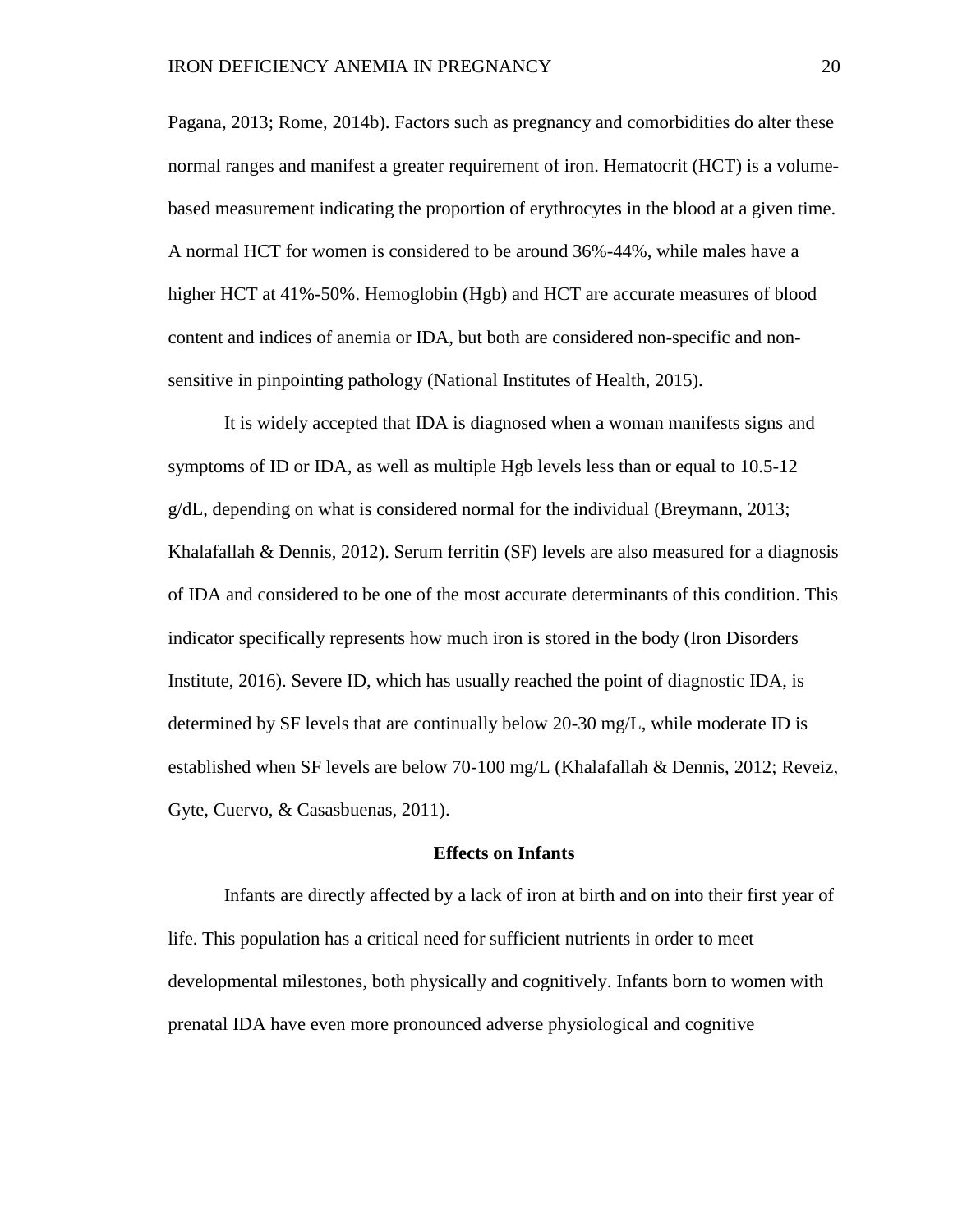developmental effects compared to infants born with low iron, yet without a maternal cause.

## **Prematurity**

Prematurity is defined as a fetus being born before coming to the full gestational term of 38-40 weeks, or at any point less than 37 weeks (Heaman et al., 2012). The shorter the gestational age of the baby, the more complications the newborn will suffer outside the womb, as development is not complete and viability may or may not have been reached. Viability, although it has various interpretations in regards to medical support and other ethical criteria, is generally the point during the pregnancy that a fetus is able to survive on its own outside the womb (Gatti et al., 2012).

It is important to note that the efficacy of iron supplementation in women with ID and diagnosed IDA varies. Often times, it depends on the individual's demographic characteristics and the timing of treatment initiation. Research on the benefits of supplementation during pregnancy is often associated with the frequency of pregnancy complications and abnormal birth outcomes. An increased risk of preterm births and significantly shorter gestational age at delivery have been found when IDA was present at some point during the pregnancy, particularly during the first and third trimesters. The first trimester is when the fetus is growing and developing cognitively with great speed and cellular detail. Without sufficient micronutrients, such as iron, the fetus cannot develop the way it was intended. Harm to fetal development can occur even before signs and symptoms of IDA are present in the mother, which is why, in most cases, prophylactic supplementation is recommended. Furthermore, as the severity of a mother's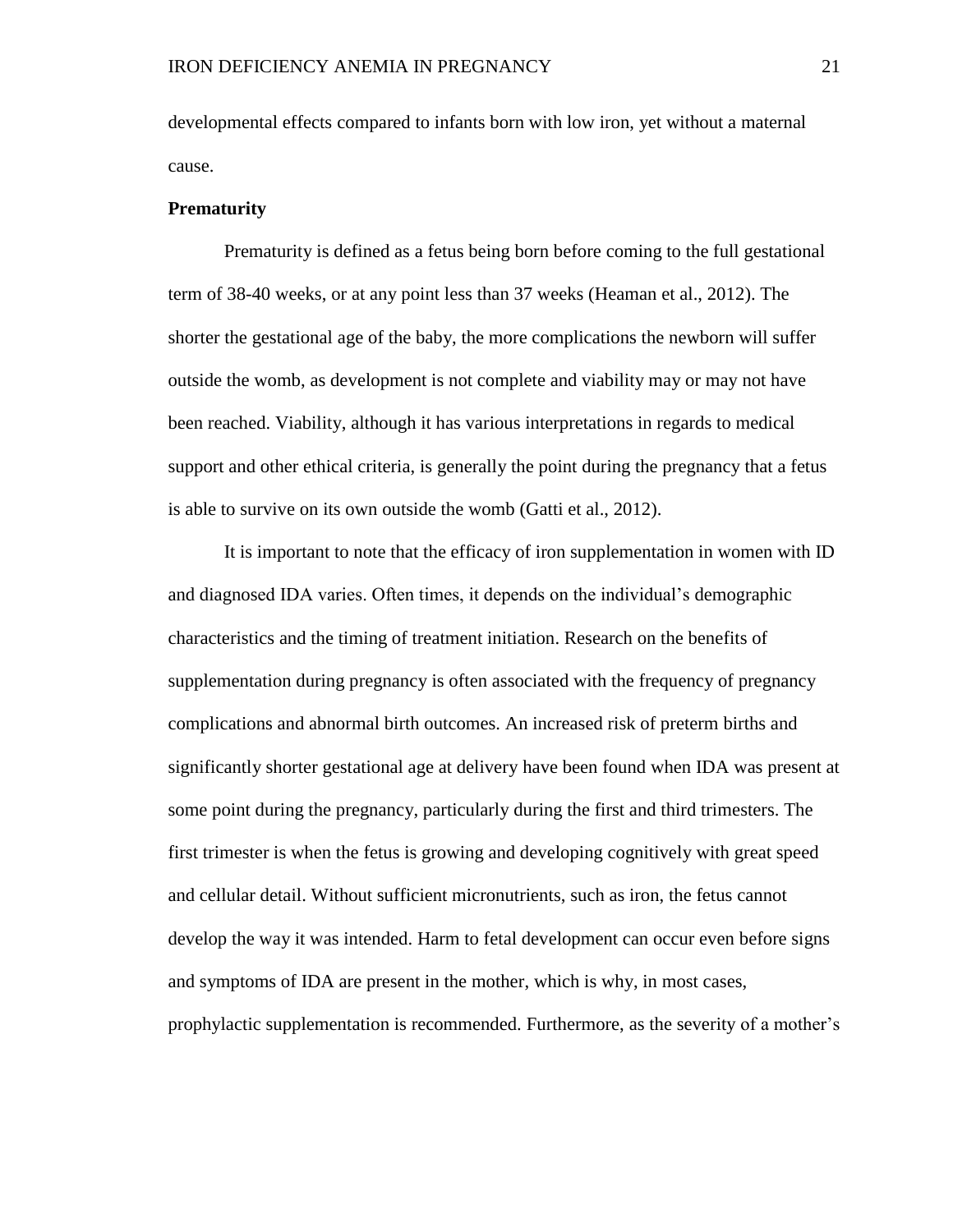nutritional deficiency increases, the risk of both cognitive and physical harm to the fetus increases (Gambling, Kennedy, & McArdle, 2011).

Prematurity is a pregnancy outcome closely associated with prenatal IDA. Gambling, Kennedy, and McArdle (2011) claim there is an increased risk for premature birth when maternal IDA occurs during pregnancy. When a fetus is born before coming to term, and is therefore small for gestational age (SGA), the shorter gestational timeframe results in a below average level of stored iron in the newborn. Furthermore, the child's total iron storage is likely to be insufficient, regardless of gestational age, if the pregnant mother has a low amount of stored iron and cannot adequately transport enough iron to her child. Therefore, daily iron supplementation after birth is fundamental for the infant's survival and improved quality of life when born to a woman with prenatal IDA (Bánhidy et al., 2011; Gambling et al., 2011; Mala et al., 2012; Pavord et al., 2012).

Supplementation is especially important for premature newborns. Premature infants have an even greater risk for infection and long-term complications due to factors such as their immature immune system and underdeveloped integumentary system. Select research shows that congenital defects tend to be absent in pregnant women who had IDA and used iron supplementation at some point during the pregnancy. Even if a woman with prenatal IDA did not start iron supplementation until her third trimester, her baby's wellbeing is better than a baby born to a woman who did not use any supplementation throughout the pregnancy. Therefore, it is clear that prematurity is linked, to some degree, with prenatal IDA and associated risks can be reduced with iron supplementation during pregnancy (Bánhidy et al., 2011; Gambling et al., 2011; Mala et al., 2012; Pavord et al., 2012).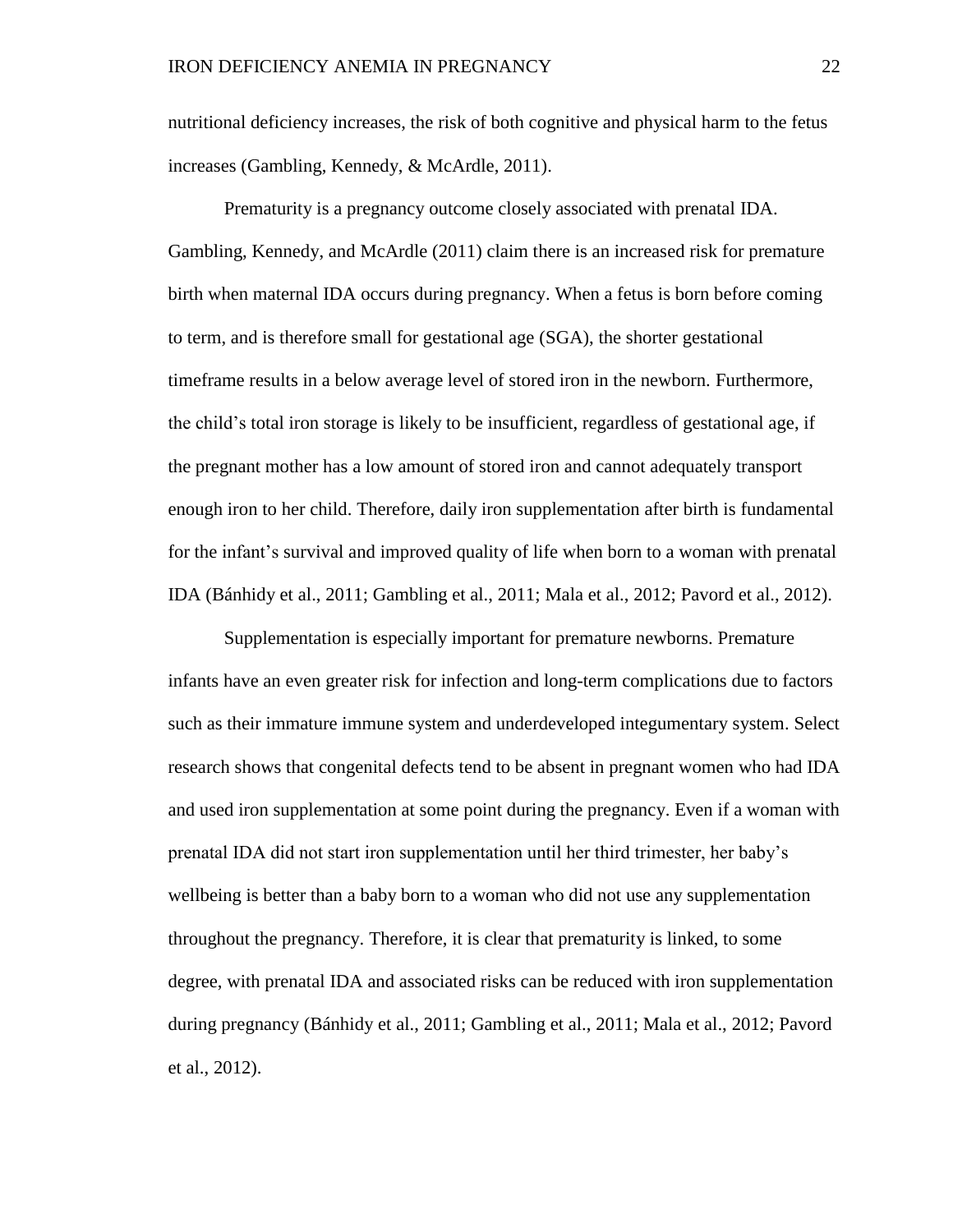## **Low Birth Weight**

Research shows that the risk for having a newborn with a low birth weight is at least doubled in women with Hgb levels greater than 11  $g/dL$  or less than 9  $g/dL$  during the prenatal period. Low birth weight is often correlated with other neonatal complications like intrauterine growth restriction (IUGR), which occurs when a fetus does not develop at a normal rate. Factors that are known to thwart normal fetal development include maternal use of drugs or alcohol, preeclampsia, and various nutritional deficiencies, such as ID. Besides a mother's iron levels, her SF levels have been shown to indirectly lead to IDA and cause the newborn to have a low birth weight (Breymann, 2013).

The infant mortality rate within a population is measured more accurately and frequently than the population's record of low birth weights. A low birth weight can be caused by a variety of both extrinsic and intrinsic factors, besides IDA, that are modifiable and unmodifiable (McMahon, 2010; Pavord et al., 2012). Low birth weight babies, like premature infants, are at an increased risk for IDA if born to a mother with prenatal IDA. Newborn infants of low birth weight are in a critical period where iron needs to be supplemented in order to prevent long-term complications or immediate death (Heaman et al., 2012; National Institutes of Health, 2015).

Iron deficiency (ID) can negatively affect a child's future development as much as it impacts a fetus or premature infant. Research shows that postnatal development of cognitive and immunological function can be greatly inhibited when ID is present before birth. Even more concerning are the results from studies that show an increased risk of early disease onset for adults who had low birth weights. Early onset of diabetes mellitus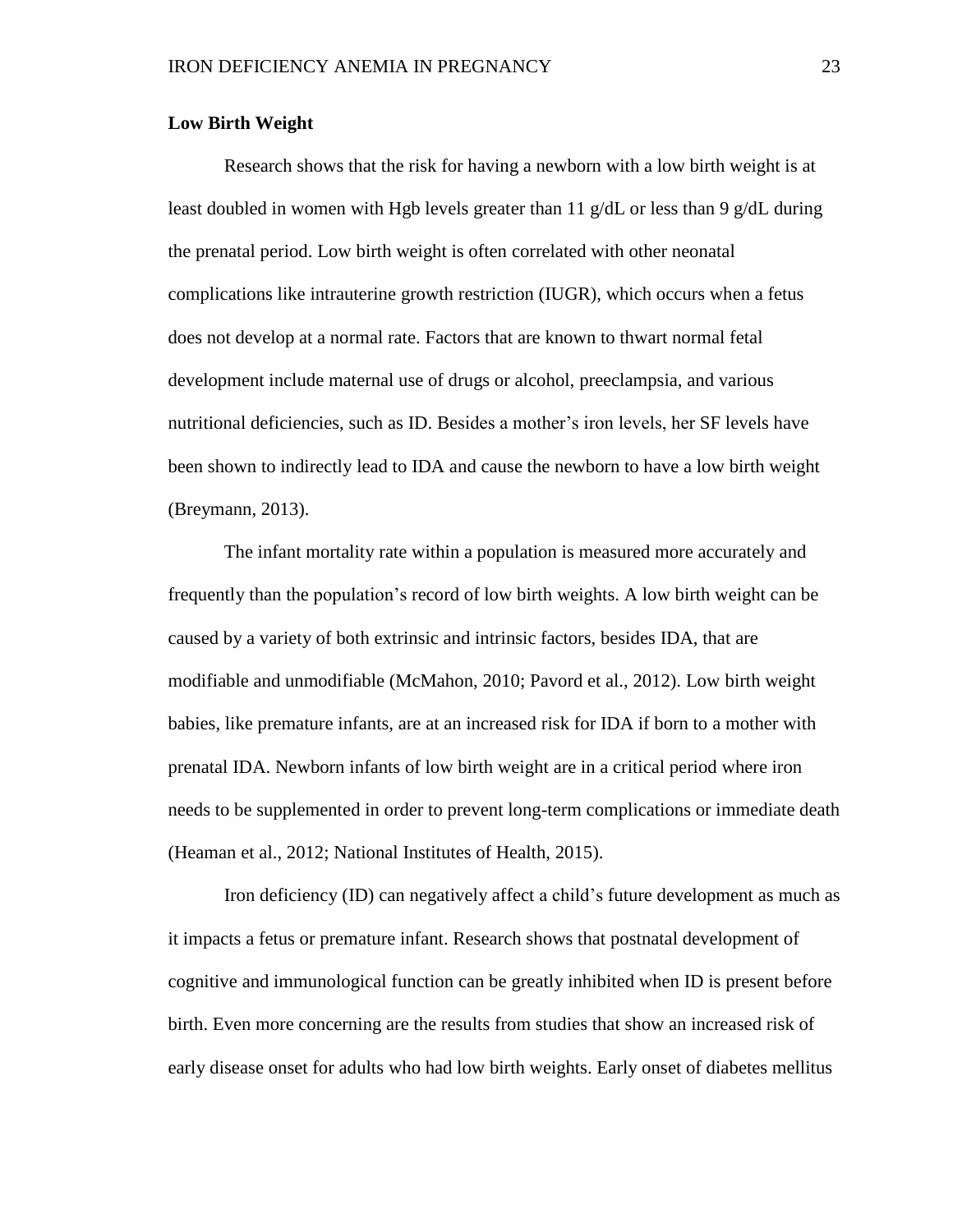(DM), obesity, and cardiovascular disease (CVD) has been linked to ID during the prenatal period as well as low birth weight (Gambling et al., 2011; Heaman et al., 2012).

In addition, many studies state the evidence-based importance of exclusively breastfeeding an infant born to a mother with prenatal IDA. Although the iron concentration in breast milk varies, it is believed to decline over time. This is why the habit of breastfeeding is particularly vital in the first six months of an infant's life. Glucose tolerance and blood pressure can also be negatively impacted in infants with low birth weights, who are exceptionally vulnerable and often in neonatal care facilities. Management of systemic homeostasis is challenged and infection rates increase, due to the unstable glucose levels and blood pressure. Without proper treatment, long-term physiological or mental problems can result (Breymann, 2013; Gambling et al., 2011; Heaman et al., 2012).

### **Treatment**

A treatment plan for IDA is initiated after a true diagnosis has been made, usually based on the diagnosis criteria previously mentioned. Besides raising one's Hgb levels, RBC count, and heme carrying capacity within the blood, treatment is aimed to help improve quality of life by reducing the symptoms associated with IDA. Whether it is a prescription for a daily oral iron supplement or an order to increase one's intake of ironrich or iron-fortified foods in the diet, treatment takes on different forms and is patientspecific. Studies have monitored the Hgb levels of children with IDA after they were treated with either iron supplements or iron-fortified food for an extended period of time. Disputes in the healthcare realm surround whether iron-fortified foods or iron supplementation leads to more success and patient compliance in IDA management,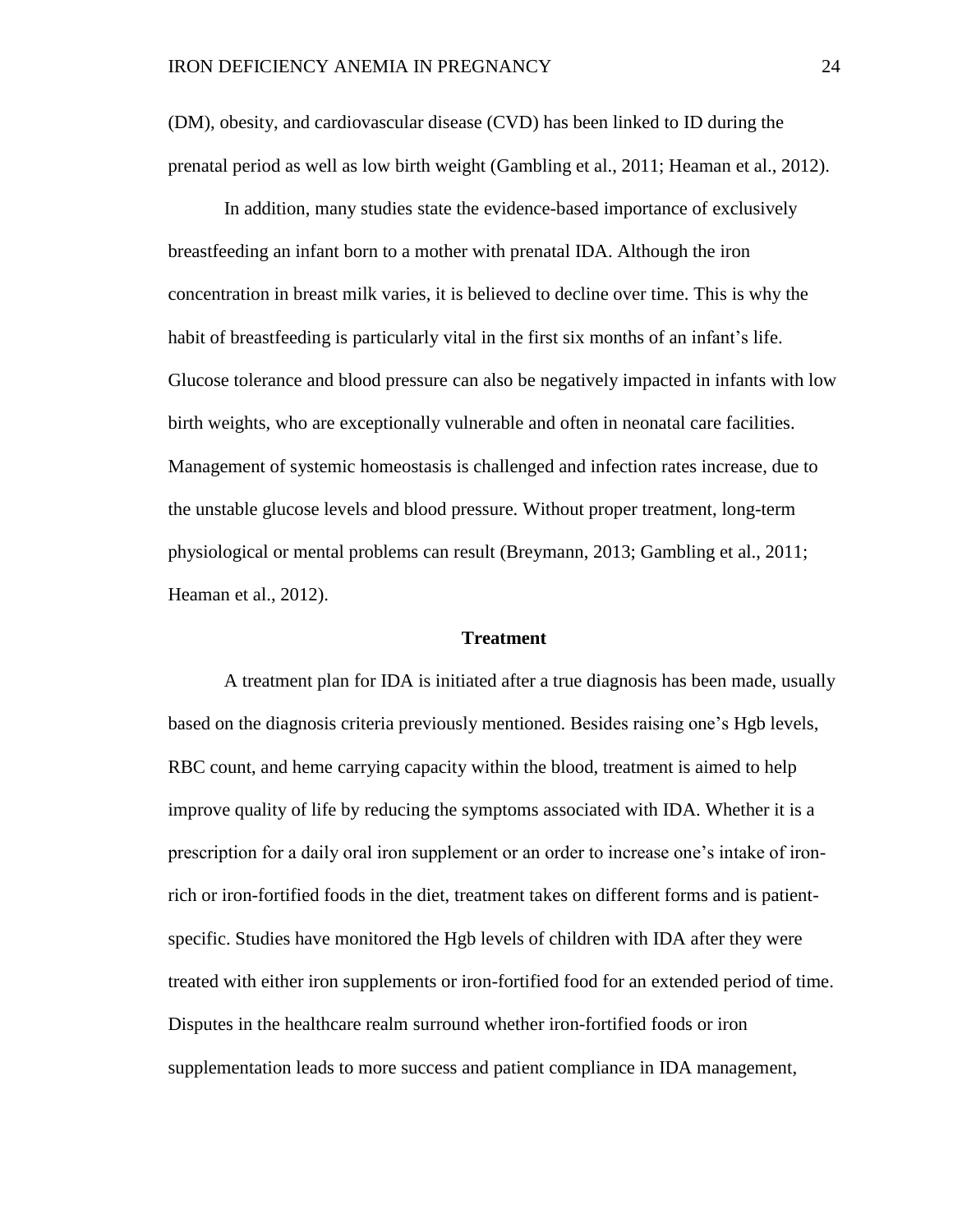usually because of the variation in these studies. However, iron supplementation continues to be the first-line treatment option, as it is more easily regulated with a prescription (Chandra & Sahi, 2015).

### **Iron Supplementation**

**Non-pregnant populations.** Women with IDA who are not pregnant, as well as other populations such as newborns, the elderly, and alcoholics, are commonly prescribed a form of iron to treat their clinically-diagnosed iron deficit. An iron-rich diet and other non-pharmacological considerations are useful for treatment in these populations as well. Yet, iron supplementation is often easiest to regulate and prescribe in countries with accessible healthcare and financial resources for this treatment. Countries without accessible healthcare and financial resources for this treatment often have a higher infant mortality rate and death rate associated with nutrient deficiencies. Furthermore, education is necessary for people in these areas as to the importance of iron-rich foods and utilization of any available sources of iron. Supplementation, particularly by the oral route, is widely accepted and encouraged when individuals have multiple risk factors for IDA or are already diagnosed with IDA (Taylor & Rampton, 2015).

Oral supplements, in which a ferrous product such as ferrous sulfate is utilized, are taken as a tablet or a liquid. The prescription is usually dependent on the patient's recommended dose and individual clinical circumstance. Some patients dislike taking iron supplements orally, not because of inconvenience or adverse effects, but because of unpleasant side effects that accompany the supplement. It is the healthcare team's responsibility to educate individuals receiving long-acting or enteric-coated oral iron supplements about the expected side effects. For example, gastrointestinal side effects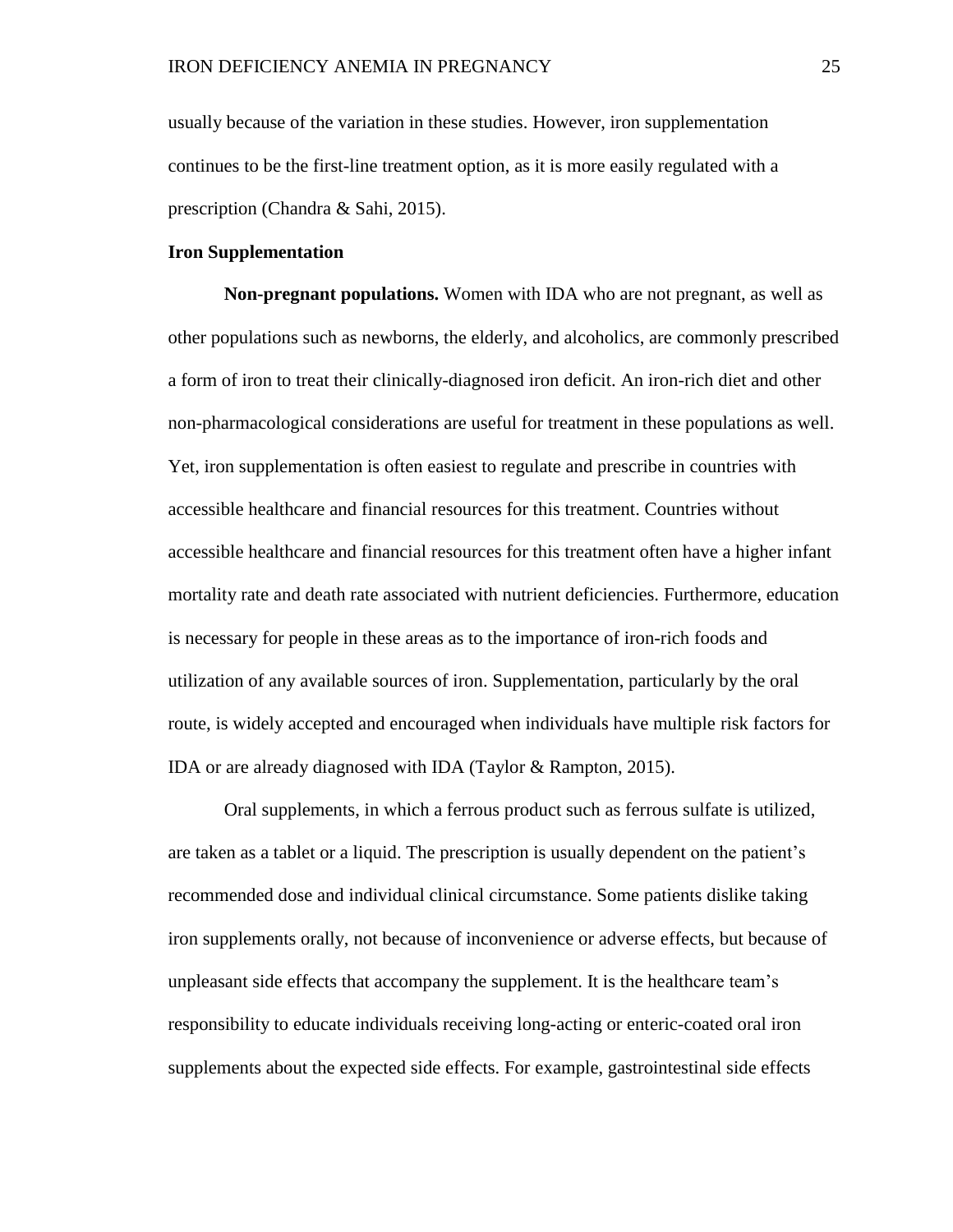can include black tarry stool or constipation. These effects should not be reported to a physician because they are benign and a result of iron absorption within the gastrointestinal tract. It is concerning only when complications such as nausea and vomiting, severe or prolonged constipation, and signs of infection occur in conjunction with the supplements (Gupta, Manaktala, & Rathore, 2013; Mayo Clinic, 2016b; Taylor & Rampton, 2015).

Intravenous therapy is the most common route of parenteral iron supplementation, as research discourages the administration of intramuscular iron dextran due to complications including pain and adverse reactions at the site of injection (Gupta et al., 2013). Intravenous iron supplementation, or iron sucrose, is often utilized when patients are unable to tolerate the adverse effects of oral iron supplements, such as gastrointestinal distress, or when there is an issue with patient compliance. Intravenous therapy can be argued as a more effective option due to fewer times of administration and higher dosages. In order to prepare an intravenous dose of iron, an individual's body weight and Hgb or iron levels are put into a formula to determine a dose appropriate for the iron shortage. Intravenous treatment is best administered by health care providers within facilities that can quickly respond to hypersensitivity reactions (HSRs) that sometimes result from infusions. This mode of treatment tends to create fewer adverse reactions, HSRs are rare, though this depends on the patient's history and clinical picture. Health care providers are required to evaluate patient response to each treatment by monitoring laboratory values such as ferritin level, TS, and Hgb concentration (Gupta et al., 2013; Taylor & Rampton, 2015).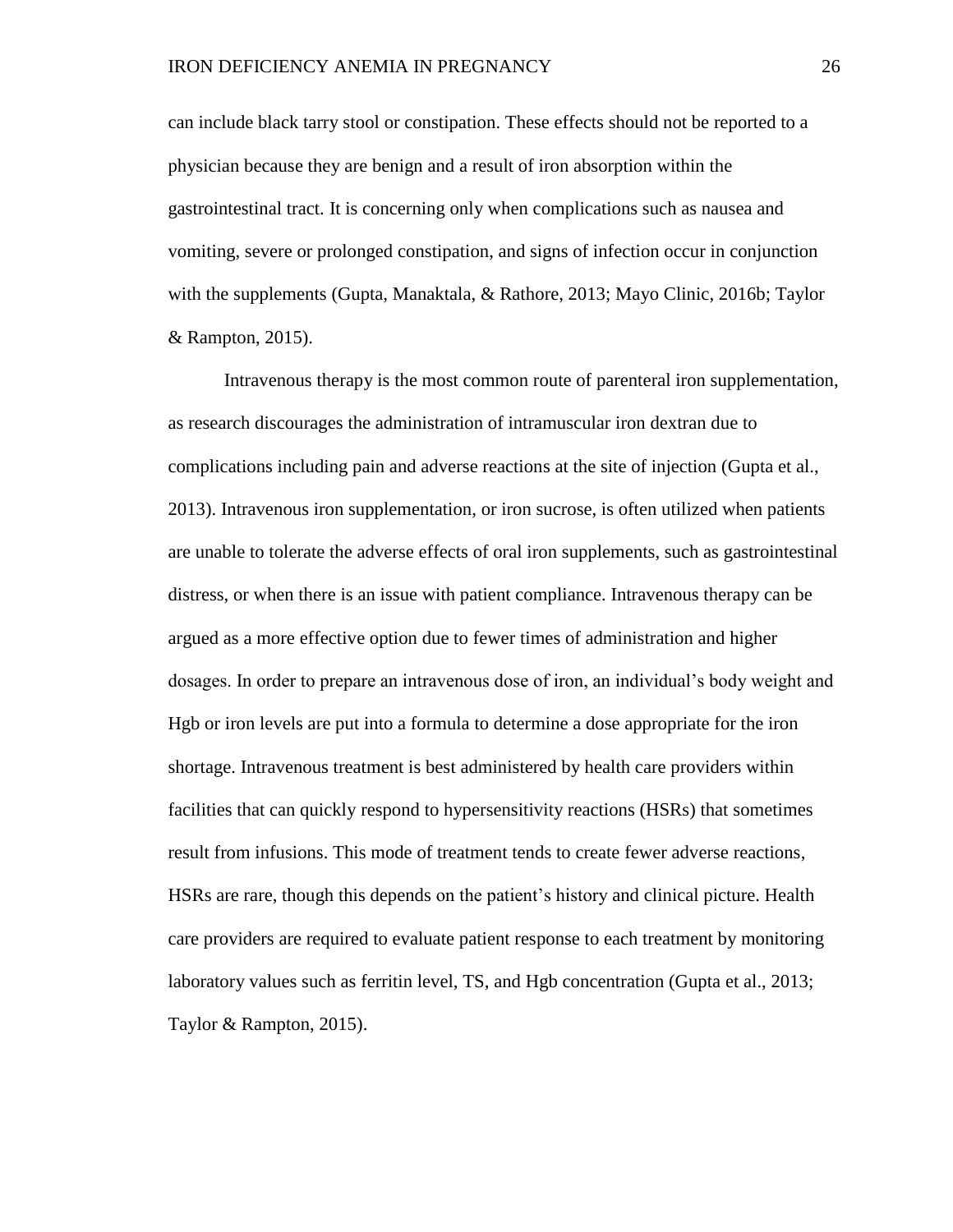**Pregnant population.** Various treatment options are available for ID and IDA, but effectiveness during pregnancy is widely debated. Supplementary intake is needed due to the significant consumption of iron during pregnancy, especially during the first trimester. Iron supplements are also strongly advocated for throughout the third trimester and into the postpartum period because of blood loss during the birthing process (Khalafallah & Dennis, 2012).

Part of the debate on iron supplementation during pregnancy concerns patient compliance. Providing detailed education on daily administration of oral iron supplements should be given to pregnant women, women in the postpartum period, or women who may soon become pregnant. Oral iron supplementation is the most common form of treatment due to its ease of administration and how it primarily uses the body's natural route for iron absorption. Iron is naturally received and absorbed by the gastrointestinal system first, as opposed to the bloodstream. Researchers have also endorsed intravenous iron therapy, despite its known disadvantages and pharmacological considerations, such as potential for severe systemic reactions (Berger, Wieringa, Lacroux, & Dijkhuizen, 2011; Gupta et al., 2013; Khalafallah & Dennis, 2012; Krafft et al., 2012; Pavord et al., 2012).

A patient's Hgb level does not show significant increase as a result of oral iron supplements until about 4-6 weeks after treatment is initiated. Furthermore, it is an additional 2-3 months until stores of iron are built up as a result of iron supplementation. Research studies have compared the safety and effectiveness of intravenous iron sucrose to oral elemental iron, or ferrous sulfate. Results of these studies claim an overall larger mean increase in Hgb levels for groups receiving intravenous iron sucrose as opposed to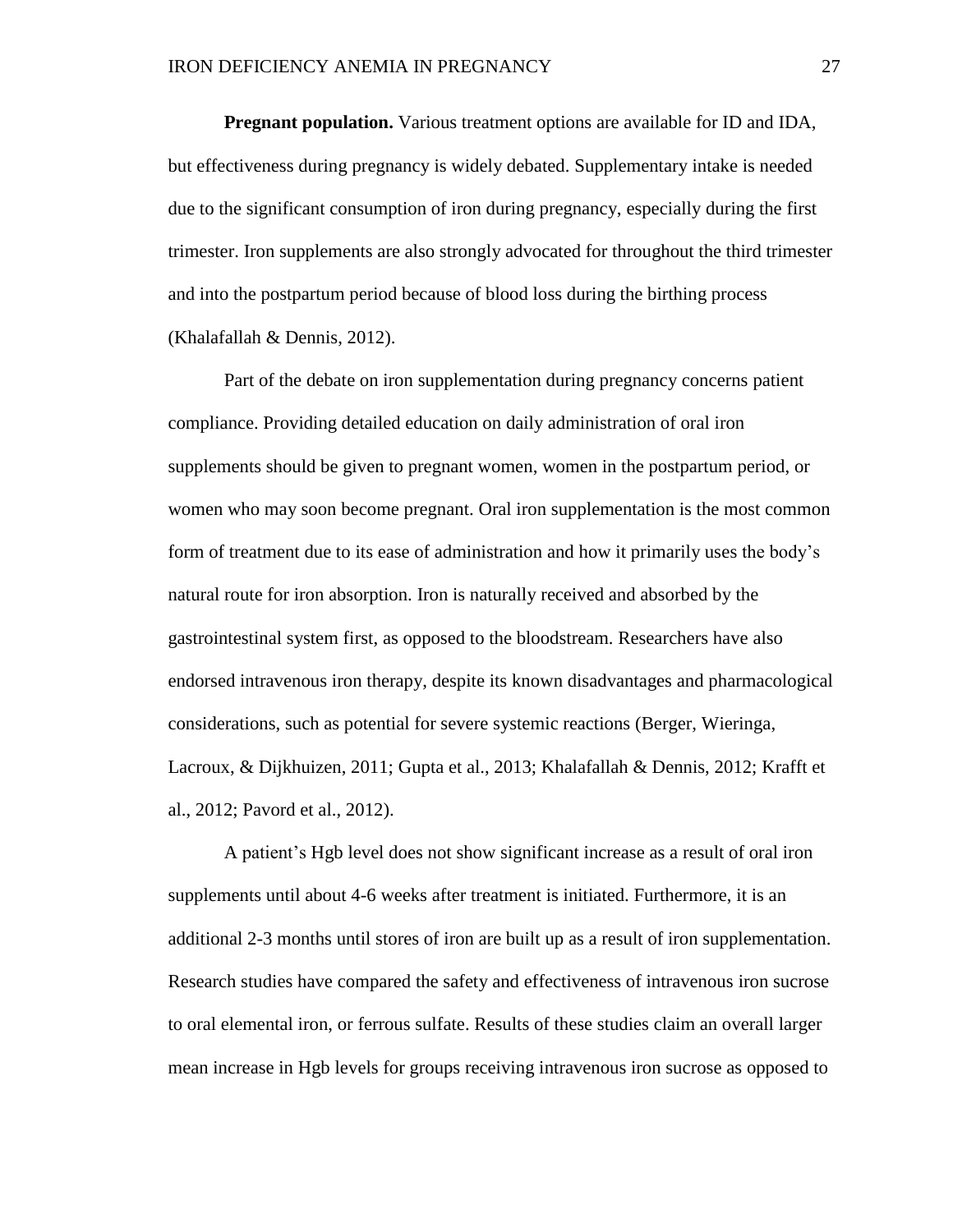oral supplements. In addition, 76% of study participants who received iron intravenously reached a Hgb level of at least 11 gm/dL compared to a lesser 54% of participants receiving oral iron therapy. Participants who received the oral iron supplement also experienced more adverse effects than the group who received intravenous therapy, although all effects were reported to be mild and manageable over time (Gupta et al., 2013).

Prenatal iron RDA, treatment dosages, and adverse effects of supplements during pregnancy are variables that continue to be researched for the betterment of IDA treatment in all clinical arenas. For example, the prevalence of ID and prenatal IDA in a group of Danish women was studied in 2012 by assessing a population's intake of iron supplements throughout their pregnancy. This study found there is a variety of consensus across countries, but the increase in iron demand during pregnancy cannot be met solely by internal sources or dietary iron. Besides a low-dose oral iron supplementation, individualized iron prophylaxis is highly recommended when accessible for women in their reproductive years. The immediate and long-term effects of iron supplementation on babies born to women with prenatal IDA are still being researched to make adequate conclusions (Chang, Zeng, Brouwer, Kok, Yan, 2013; Gupta et al., 2013; Krafft et al., 2012; Milman, 2012; Pavord et al., 2012).

Other studies give evidence that iron supplementation during prenatal IDA reduces birth complications. Congenital abnormalities, preterm births, low birth weights, and other fetal or postpartum health concerns are common when women with prenatal IDA do not take iron supplements. For example, one study performed in Hungary in 2011 using the Hungarian Case-Control Surveillance of Congenital Abnormalities (HCCSCA)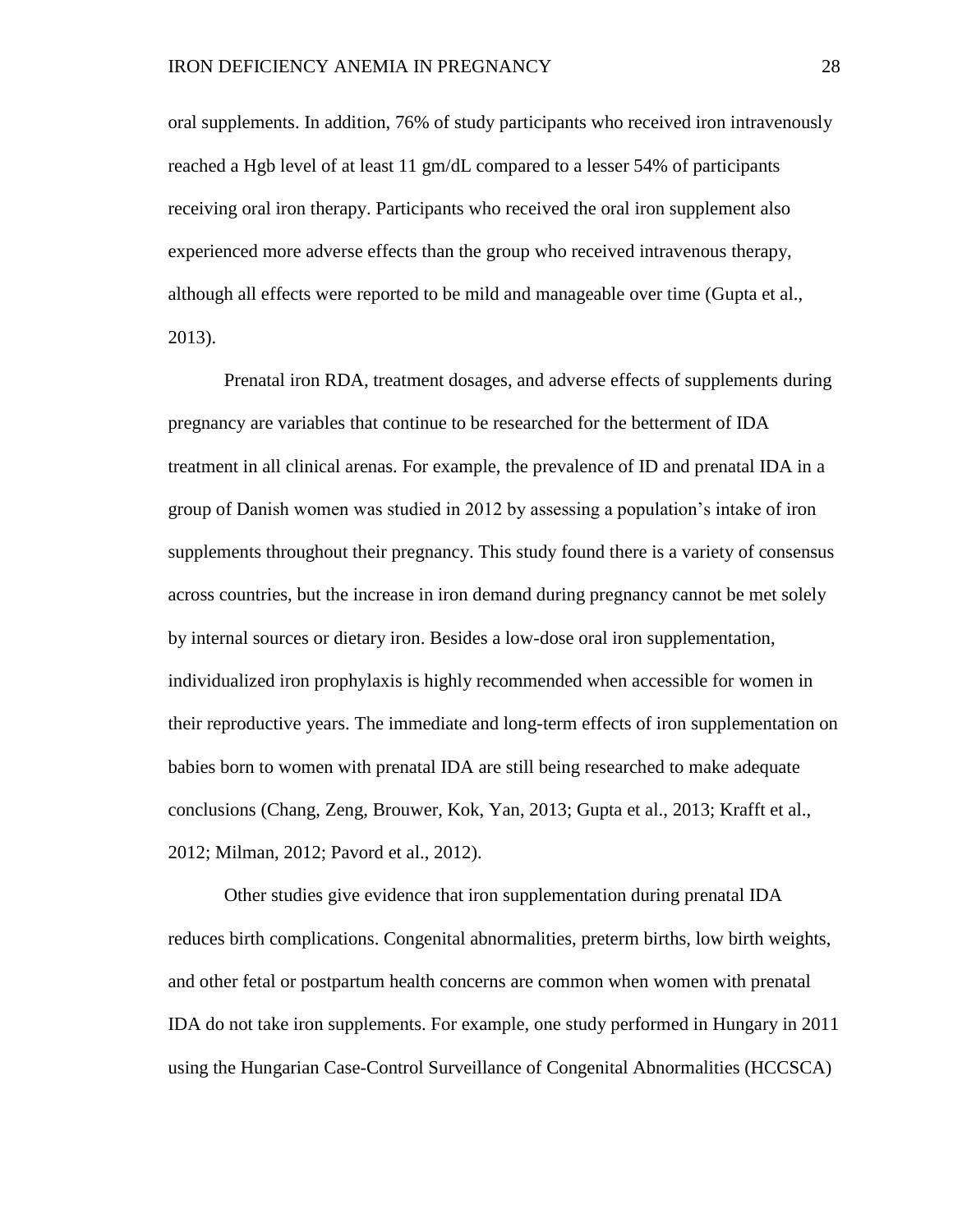found that the rate of preterm births was higher and the gestational age at delivery was shorter for women with prenatal IDA who did not utilize iron supplementation for treatment. Maternal health and wellbeing were also concluded to be improved as a result of oral iron supplements during pregnancy. A newborn's cognitive ability and physical condition as well as psychosocial development and emotional stability are greatly affected by iron supplementation and the presence of prenatal IDA, particularly in the third trimester. Iron deficiency anemia (IDA) in the third trimester typically occurs in pregnant women with a high-risk for IDA paired with a lack of iron supplementation throughout the entire pregnancy (Khalafallah & Dennis, 2012; Milman, 2012).

#### **Implications for Practice**

The conclusions drawn from this peer-reviewed information will be applicable in the health care realm and in the lives of all patients with IDA, particularly those who are pregnant or considering becoming pregnant. This research will benefit all women of childbearing age since they have a higher risk for IDA and the consequences can affect their unborn child. Research on this topic also increases long-term health in the general population since premature and low birth weight babies are more susceptible to long-term health conditions and infant mortality.

This research compilation was limited to peer-reviewed or professional studies done within the past five years, studies that used participants with ID or IDA established by various diagnostic criteria, and studies that concerned ID, IDA, IDA in pregnancy, or the effects of IDA on infants. More comprehensive research should be performed to study women of various ages with IDA before and during pregnancy. Research should also be focused on the prenatal and postnatal development of babies born to women with prenatal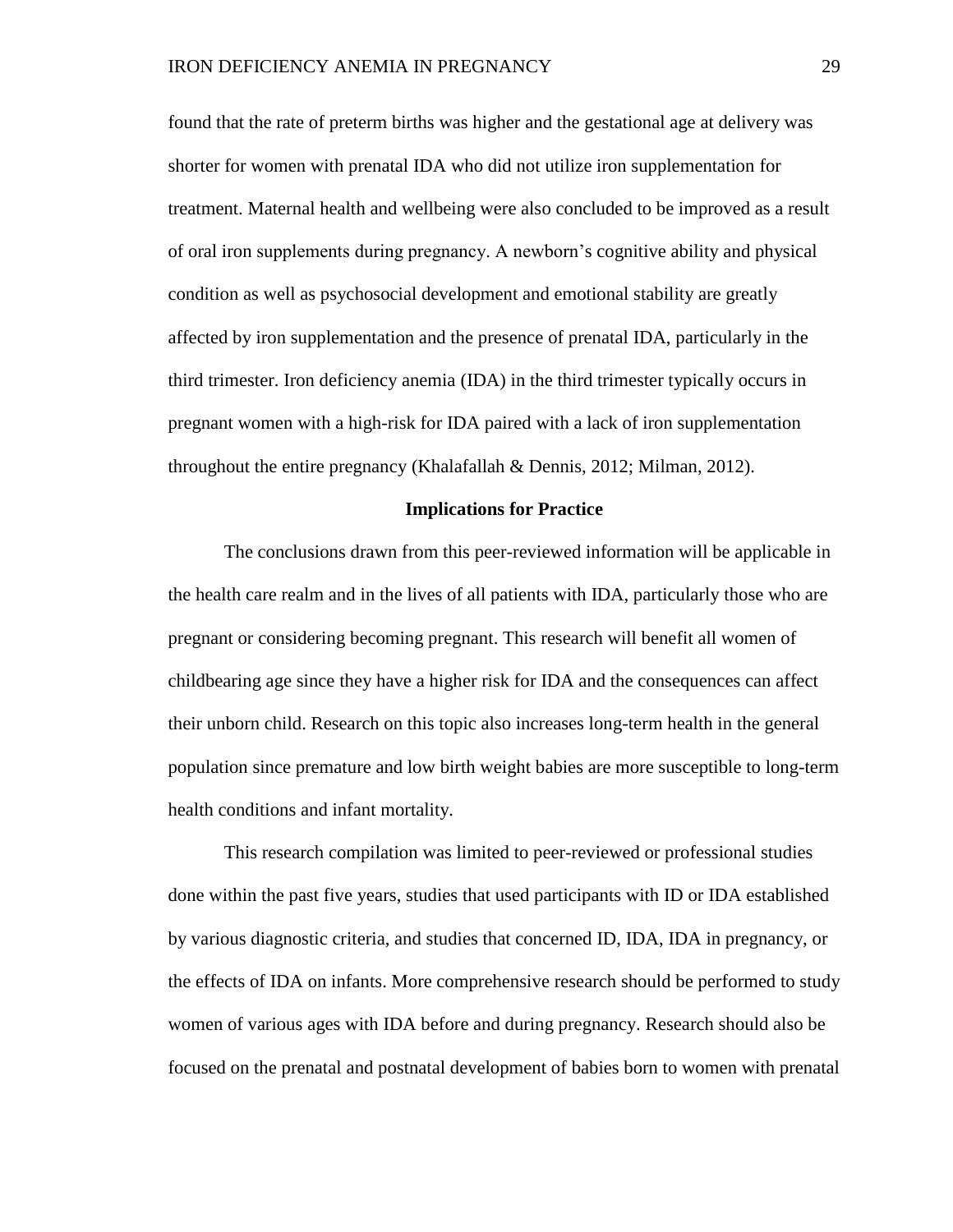IDA. Case studies and longitudinal studies of patients with IDA in various countries would benefit the research and health care communities as dietary recommendations, ID prevention, and IDA treatment could become more evidence-based.

## **Conclusion**

The prevalence of IDA and amount of information available regarding the condition is substantial. Iron deficiency anemia (IDA) is not a disease, but a collection of signs and symptoms that are displayed according to an insufficient amount of iron in the body. Iron supplies rise when a dietary form is ingested or it accumulates by the reticuloendothelial system, when RBCs are broken down by hepatocytes and intestinal enterocytes. Iron is then transported via transferrin and stored throughout the body. For example, the spleen, bone marrow, and cytoplasm of macrophages are major storehouses for iron, which is kept as ferritin or hemosiderin. Hemoglobin level is another accurate measure of serum iron. This erythrocyte protein transports iron through the bloodstream and aids in oxygenation as well as various cellular and systemic physiological functions, such as energy or metabolism. Individuals can experience fatigue, or significant lack of energy, in the presence of ID. Iron deficiency (ID) leads to an insufficient supply of oxygen and proteins needed for adequate cellular functioning (American Society of Hematology, 2016).

The harmful impact of IDA on fetal and newborn development is a global issue. Recent research indicates that adequate prophylaxis and treatment of IDA stems from standardized iron supplementation regulations and education of iron-rich foods. IDA is a global issue that should be addressed by the federal government as well as state organizations with the consideration of local communities. Select research lends to the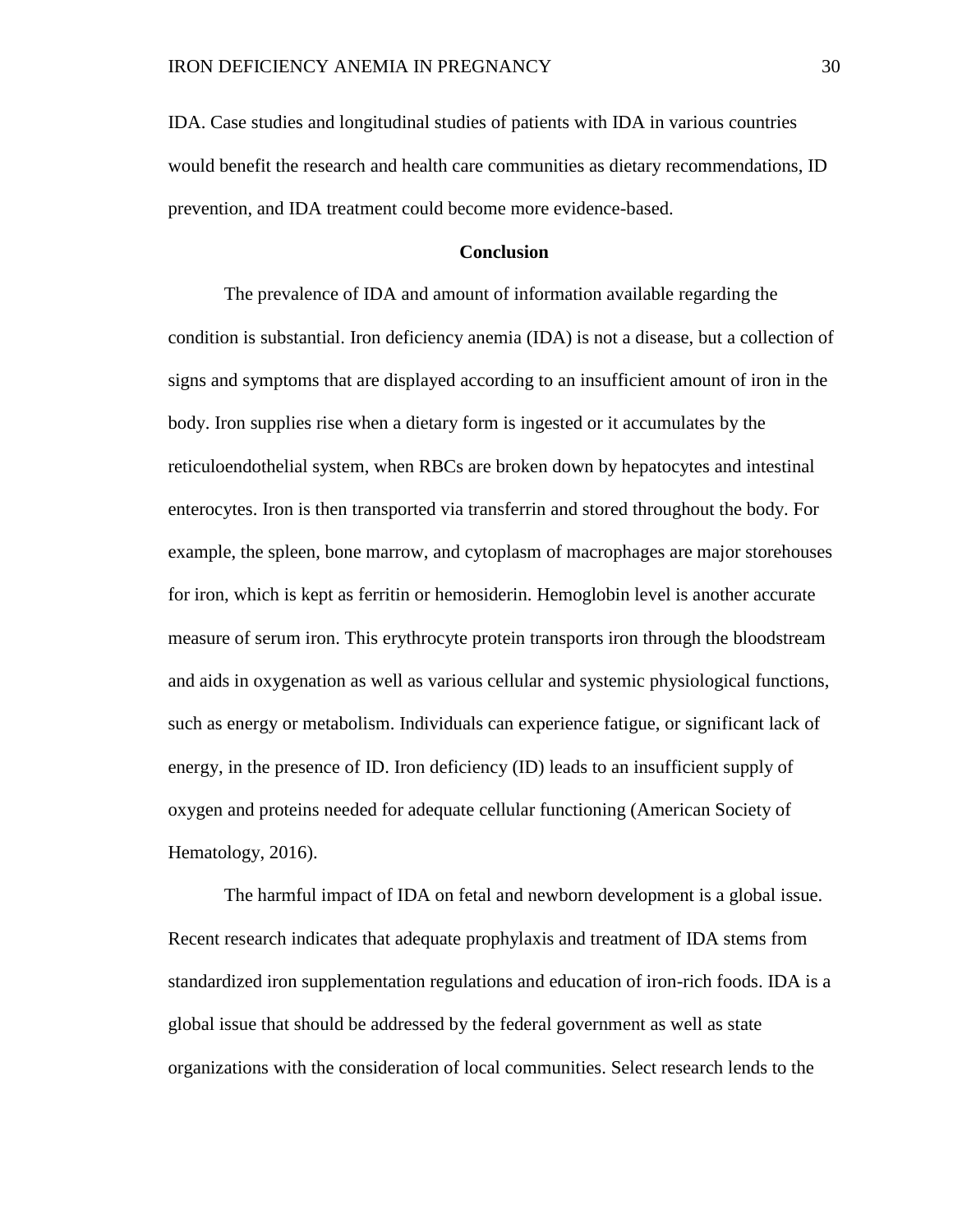assumption that negative developmental effects on newborns, prematurity and low birth weights, and debilitating anemia-related symptoms can be prevented. This prevention is dependent on the early and successful utilization of diagnostic tools and treatment options for IDA. Treatment comes in different forms and is determined on a case-by-case basis. Further research and individualized education in clinical settings is necessary as this condition increases in prevalence and severity (Gupta et al., 2013).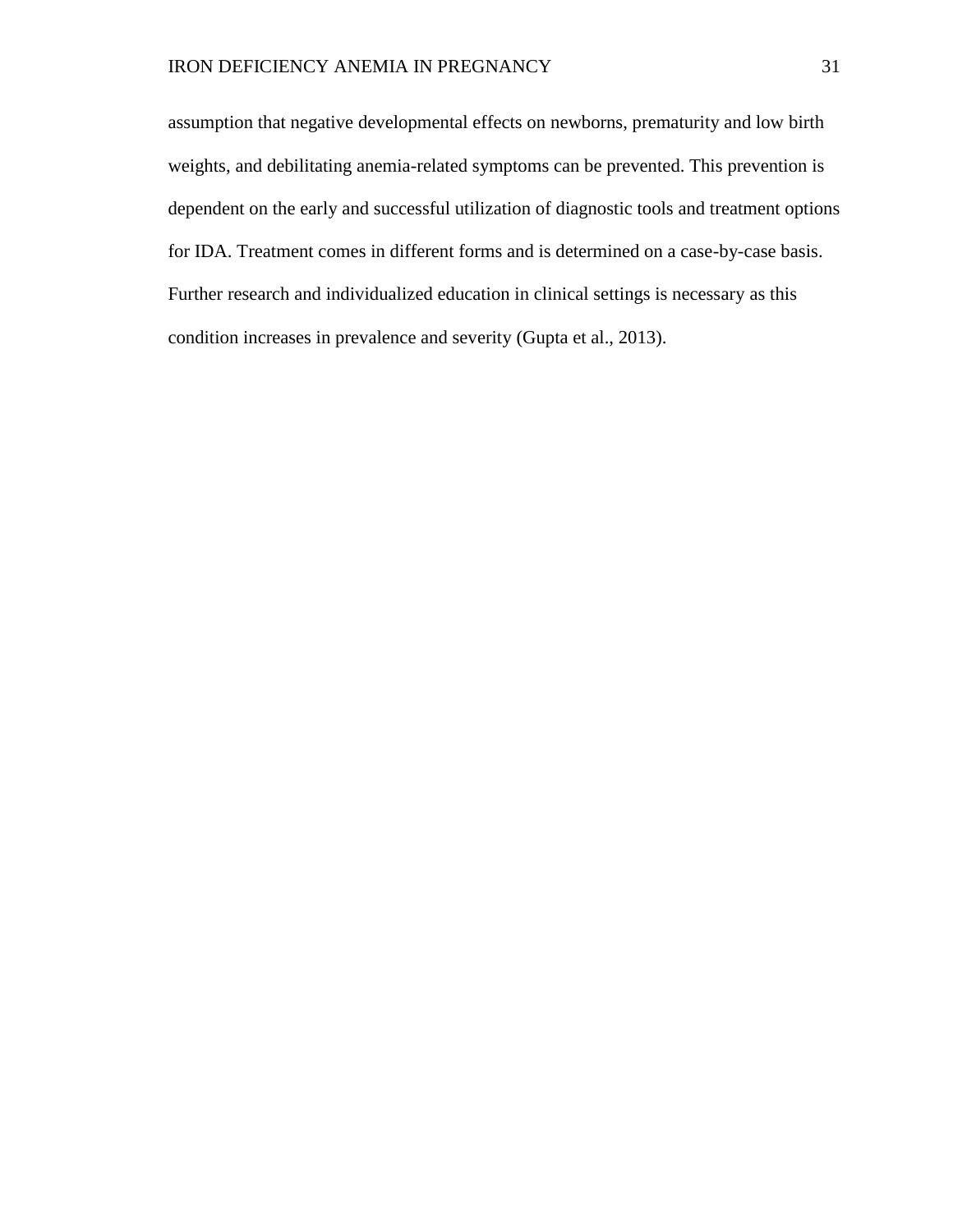### References

- American Society of Hematology. (2016). Blood disorders: Anemia. *American Society of Hematology: Helping Hematologists Conquer Blood Diseases Worldwide.* Retrieved from http://www.hematology.org/Patients/Anemia/
- Bánhidy, F., Ács, N., Puhó, E. H., & Czeizel, A. E. (2011). Iron deficiency anemia: Pregnancy outcomes with or without iron supplementation. *Nutrition*, *27*(1), 65- 72.
- Berger, J., Wieringa, F. T., Lacroux, A., & Dijkhuizen, M. A. (2011). Strategies to prevent iron deficiency and improve reproductive health. *Nutrition Reviews*, *69*(1), 578-586. doi: 10.1111/j.1753-4887.2011.00436.x
- Breymann, C. (2013). Iron deficiency anemia in pregnancy. *Expert Review of Obstetrics & Gynecology*, *8*(6), 587-596.
- Chandra, J. & Sahi, P. K. (2015). Role of food iron fortification on hemoglobin status. *The Indian Journal of Pediatric, 82*(3), 215-216. doi: 10.1007/s12098-014-1674-2
- Chang, S., Zeng, L., Brouwer, I., Kok, F., & Yan, H. (2013). Effect of iron deficiency anemia in pregnancy on child mental development in rural China. *Pediatrics: Official Journal of the American Academy of Pediatrics, 131*(3), 755-763. doi: 10.1542/peds.2011-3513
- Chung, J., Chen, C., & Paw, B. H. (2012). Heme metabolism and erythropoiesis, *Current Opinion in Hematology, 19*(3), 156-162. doi: 10.1097/MOH.0b013e328351c48b
- Contreras-Manzano, A., de la Cruz, V., Villalpando, S., Rebollar, R., & Shamah-Levy, T. (2015). Anemia and iron deficiency in Mexican elderly population. *Salud Publica de Mexico, 57*(5), 394-402.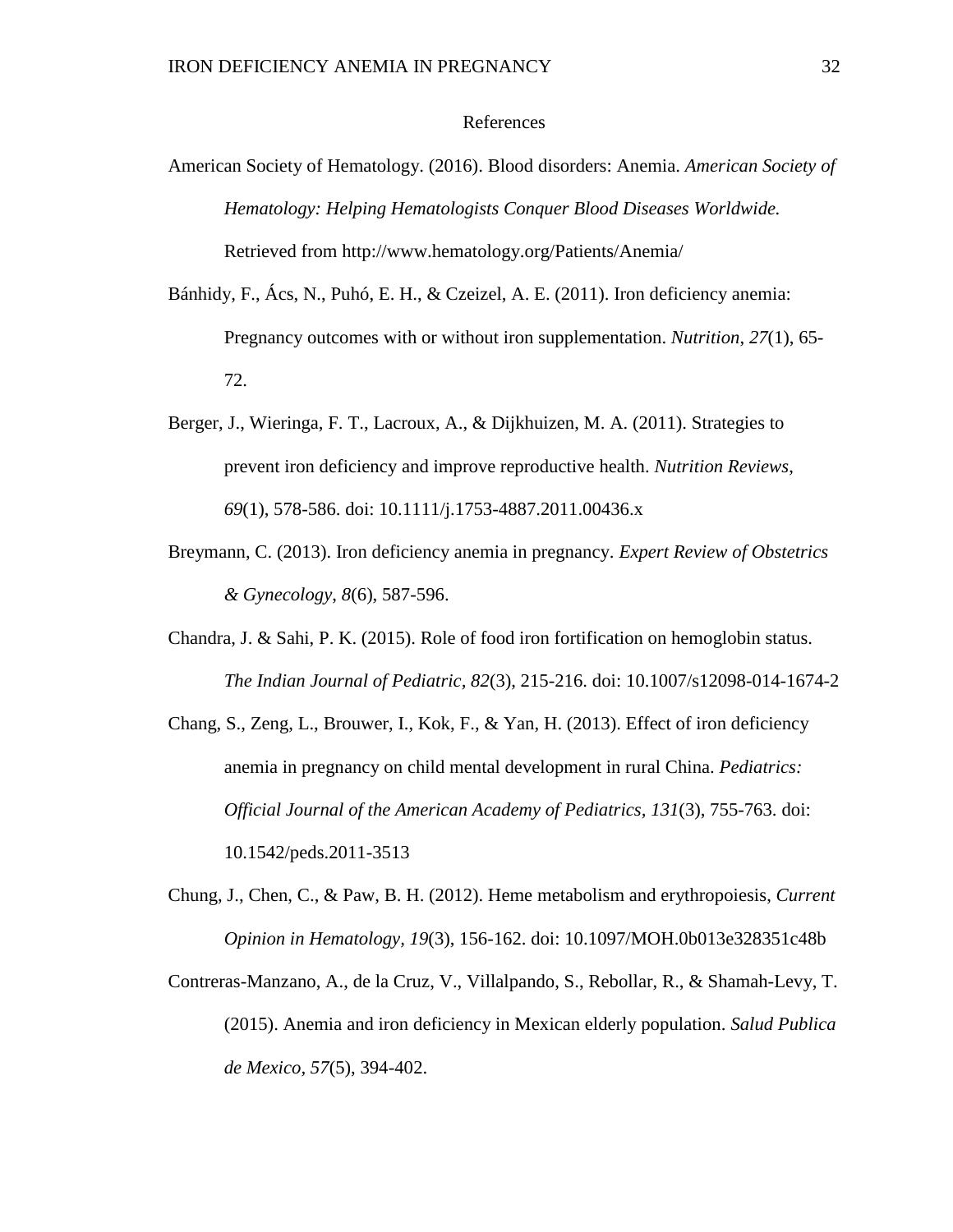- Dharmalingam, A., Navaneetham, K., & Krishnakumar, C. S. (2010). Nutritional status of mothers and low birth weight in India. *Maternal and Child Health Journal, 14*(2), 290-298. doi: 10.1007/s10995-009-0451-8
- Falahi, E., Akbari, S., Ebrahimzade, F., & Gargari, B. P. (2011). Impact of prophylactic iron supplementation in healthy pregnant women on maternal iron status and birth outcome. *Food and Nutrition Bulletin, 32*(3), 213-217.
- Gambling, L., Kennedy, C., & McArdle, H. J. (2011). Iron and copper in fetal development. *Seminars in Cell & Developmental Biology, 22*(6), 637-644. doi: 10.1016/j.semcdb.2011.08.011
- Gatti, M. G., Becucci, E., Fargnoli, F., Fagioli, M., Aden, U., & Buonocore, G. (2012). Functional maturation of neocortex: A base of viability. *The Journal of Maternal-Fetal and Neonatal Medicine, 25*(51), 101-103. doi: 10.3109/14767058.2012.664351
- Goldberg, N. D. (2013). Iron deficiency anemia in patients with inflammatory bowel disease. *Clinical and Experimental Gastroenterology, 6*(61).
- Gupta, A., Manaktala, U., & Rathore, A. M. (2013). A randomized controlled trial to compare intravenous iron sucrose and oral iron in treatment of iron deficiency anemia in pregnancy. *Indian Society of Hematology and Transfusion Medicine, 30*(2), 120-125. doi: 10.1007/s12288-012-0224-1
- Heaman, M., Kingston, D., Chalmers, B., Suave, R., Lee, L., & Young, D. (2012). Risk factors for preterm birth and small-for-gestational-age births among Canadian women. *Paediatric and Perinatal Epidemiology, 27*, 54–61. doi: 10.1111/ppe.12016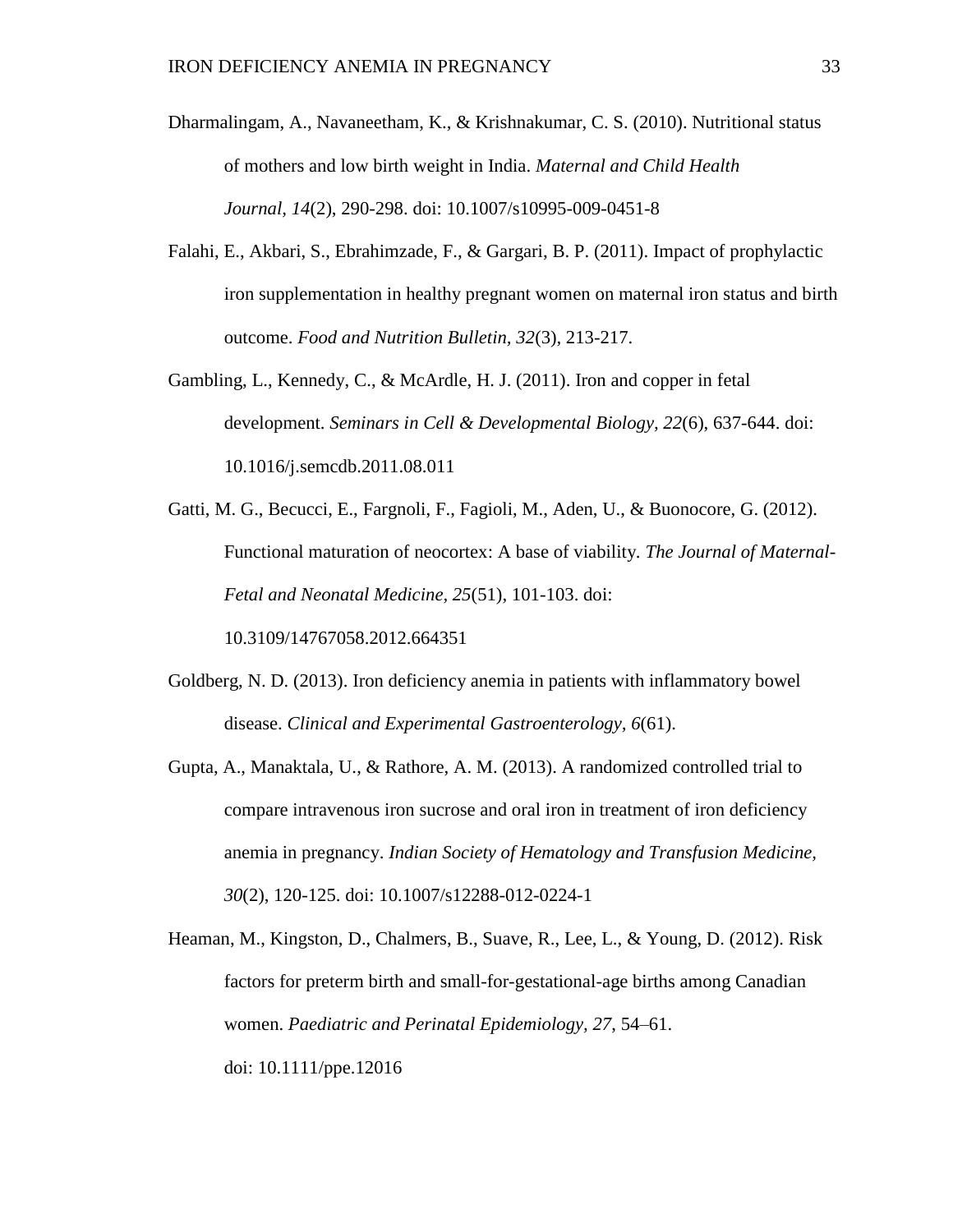Hernández-Martínez, C., Canals, J., Aranda, N., Ribot, B., Escribano, J., & Arija, V. (2011). Effects of iron deficiency on neonatal behavior at different stages of pregnancy. *Early Human Development,* 165-169. doi: 10.1016/j.earlhumdev.2010.12.006

Iron Disorders Institute. (2016). Iron deficiency anemia. Iron Disorders Institute: Advancing Cure for Iron-Out-of-Balance. Retrieved from http://www.irondisorders.org/iron-deficiency-anemia

- Jáuregui-Lobera, I. (2014). Iron deficiency and cognitive functions. *Neuropsychiatric Disease and Treatment,* 2087-2095. doi: 10.2147/NDT.S72491
- Khalafallah, A. A. & Dennis, A. E. (2012). Iron deficiency anemia in pregnancy and postpartum: Pathophysiology and effect of oral versus intravenous iron therapy. *Hindawi Publishing Journal of Pregnancy*, 1-10. doi: 10.1155/2012/630519
- Krafft, A., Murray-Kolb, L., & Milman, N. (2012). Anemia and iron deficiency in pregnancy. *Hindawi Publishing Corporation: Journal of Pregnancy*, 1. doi: 10.1155/2012/241869
- Kurniawan, I. (2011). Iron deficiency anemia in the elderly. *Medical Journal of Indonesia, 20*(1), 71-77.
- Liu, K. & Kaffes, A. J. (2012). Iron deficiency anaemia: A review of diagnosis, investigation and management. *European Journal of Gastroenterology & Hepatology, 24*(2), 109-116. doi: 10.1097/MEG.0b013e32834f3140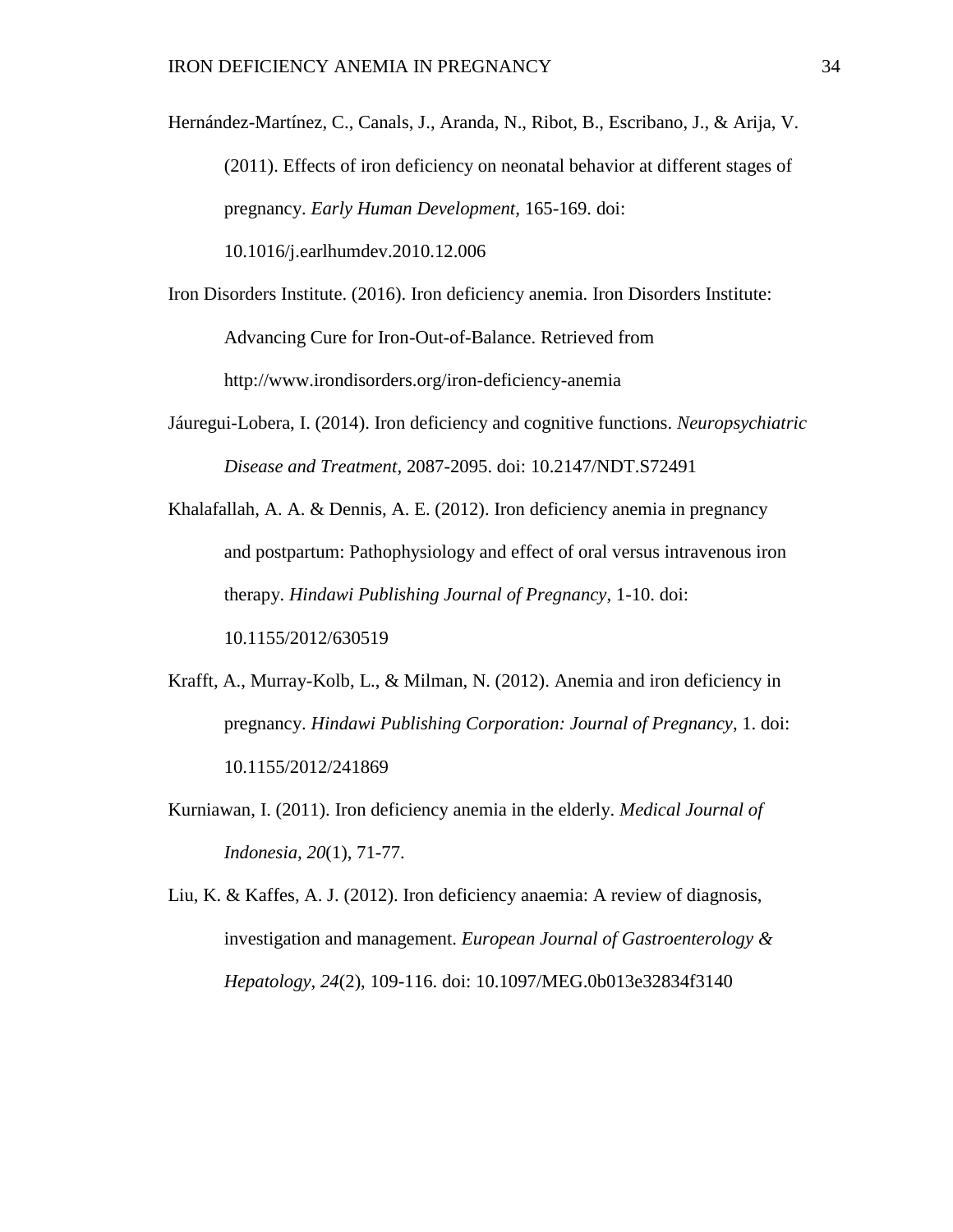- Lokeshwar, M. R., Mehta, M., Mehta, N., Shelke, P., & Babar, N. (2011). Prevention of iron deficiency anemia (IDA): How far have we reached? *Symposium on Nutritional Anemia, 78*(5), 593-602. doi: 10.1007/s12098-010-0130-1
- Mala, J., Turitoek, P. J., & Odhiambo, R. A. (2012). Effect of dietary intakes on pregnancy outcomes: A comparative study among HIV-infected and uninfected women at Nyanza Provincial General Hospital, Kenya. *African Journal of Food, Agriculture, Nutrition and Development, 12*(6), 1-18.
- Mayo Clinic. (2016a). Inflammatory bowel disease (IBD). *Mayo Clinic: Diseases and Conditions.* Retrieved from http://www.mayoclinic.org/diseasesconditions/inflammatory-bowel-disease/basics/complications/con-20034908
- Mayo Clinic. (2016b). Iron supplement (Oral route, parenteral route). *Mayo Clinic: Drugs and Supplements*. Retrieved from http://www.mayoclinic.org/drugssupplements/iron-supplement-oral-route-parenteral-route/side-effects/drg-20070148
- McMahon, L. P. (2010). Iron deficiency in pregnancy. *Obstetrics Medicine (1753-495X), 3*(1), 17-24. doi: 10.1258/om.2010.100004

Milman, N. (2012). Oral iron prophylaxis in pregnancy: Not too little and not too much. *Hindawi Publishing Corporation: Journal of Pregnancy*, 1-8. doi: 10.1155/2012/514345

National Institutes of Health. (2015). Iron: Dietary supplement fact sheet. *National Institutes of Health: Office of Dietary Supplements*. Retrieved from https://ods.od.nih.gov/factsheets/Iron-HealthProfessional/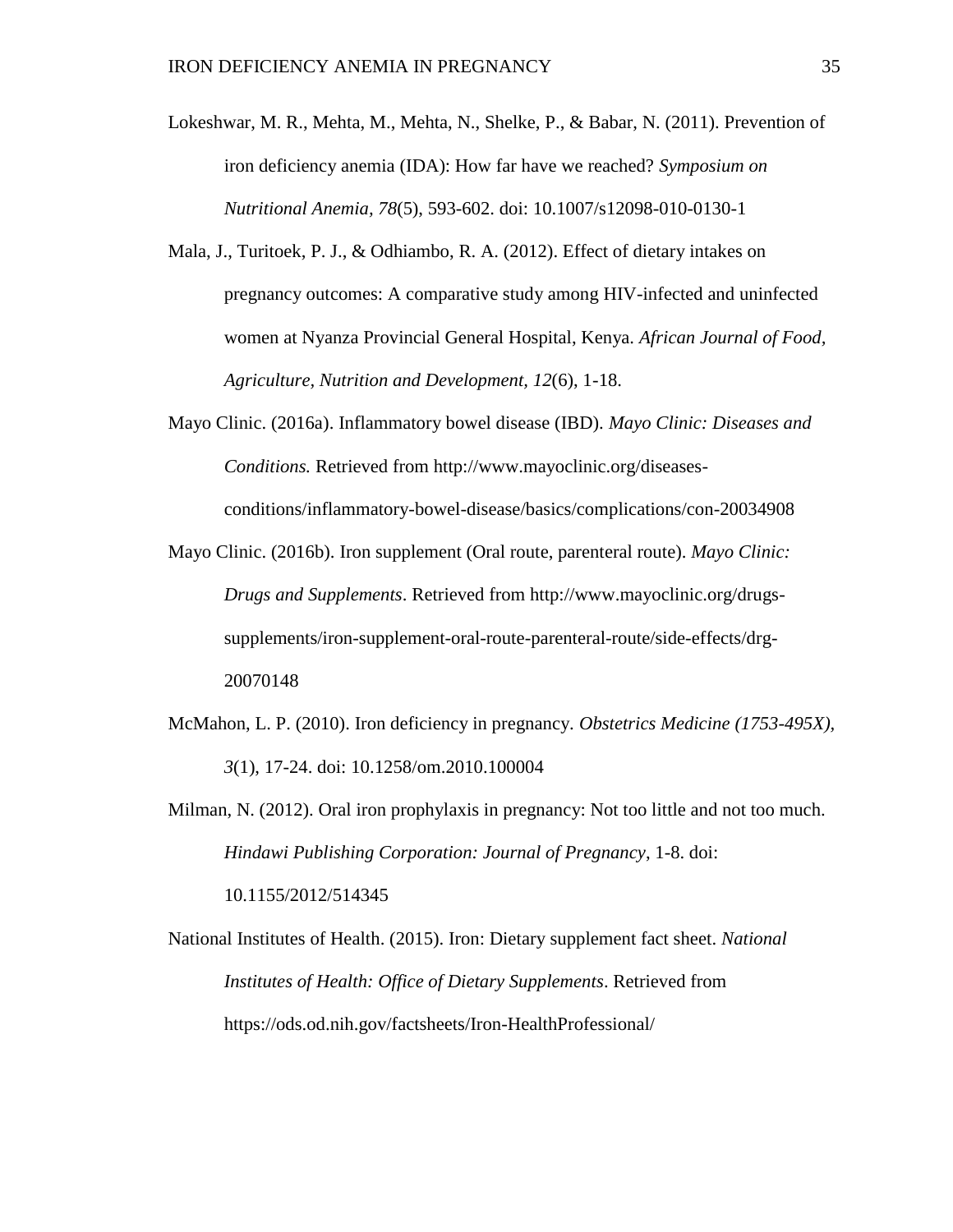- Pagana, K. D. & Pagana, T. J. (2013). *Mosby's diagnostic & laboratory test reference*  $(11<sup>th</sup>$  ed.). St. Louis, MO: Elsevier.
- Pavord, S., Myers, B., Robinson, S., Allard, S., Strong, J., & Oppenheimer, C. (2012). UK guidelines on the management of iron deficiency in pregnancy. *British Journal of Haematology, 156*, 588-600. doi: 10.1111/j.1365-2141.2011.09012.x
- Reveiz, L., Gyte, G. M., Cuervo, L. G., & Casasbuenas, A. (2011). Treatments for irondeficiency anaemia in pregnancy. *Cochrane Database of Systematic Reviews*. doi: 10.1002/14651858.CD003094.pub3
- Rome, S. I. (2014a). Hematologic Problems. In S. L. Lewis, S. R. Dirkse, M. M. Heitkemper, & L. Bucher (Eds.), *Medical-surgical nursing: Assessment and management of clinical problems* (632-685). St. Louis, MO: Elsevier.
- Rome, S. I. (2014b). Hematologic System. In S. L. Lewis, S. R. Dirkse, M. M. Heitkemper, & L. Bucher (Eds.), *Medical-surgical nursing: Assessment and management of clinical problems* (613-631). St. Louis, MO: Elsevier.
- Silverberg, D. S., Mor, R., Weu, M. T., Schwartz, D., Schwartz, I. F., & Chernin, G. (2014). Anemia and iron deficiency in COPD patients: Prevalence and the effects of correction of the anemia with erythropoiesis stimulating agents and intravenous iron. *BMC Pulmonary Medicine, 14*(24), 1-8. doi: 10.1186/1471-2466-14-24
- Taylor, S. & Rampton, D. (2015). Treatment of iron deficiency anemia: Practical considerations. *Polskie Archiwum Medycyny Wewnętrznej, 125*(6), 452-460.
- Vandevijvere, S., Amsalkhir, S., Van Oyen, H., Ines, E., & Moreno-Reyes, R. (2013). Iron status and its determinants in a nationally representative sample of pregnant